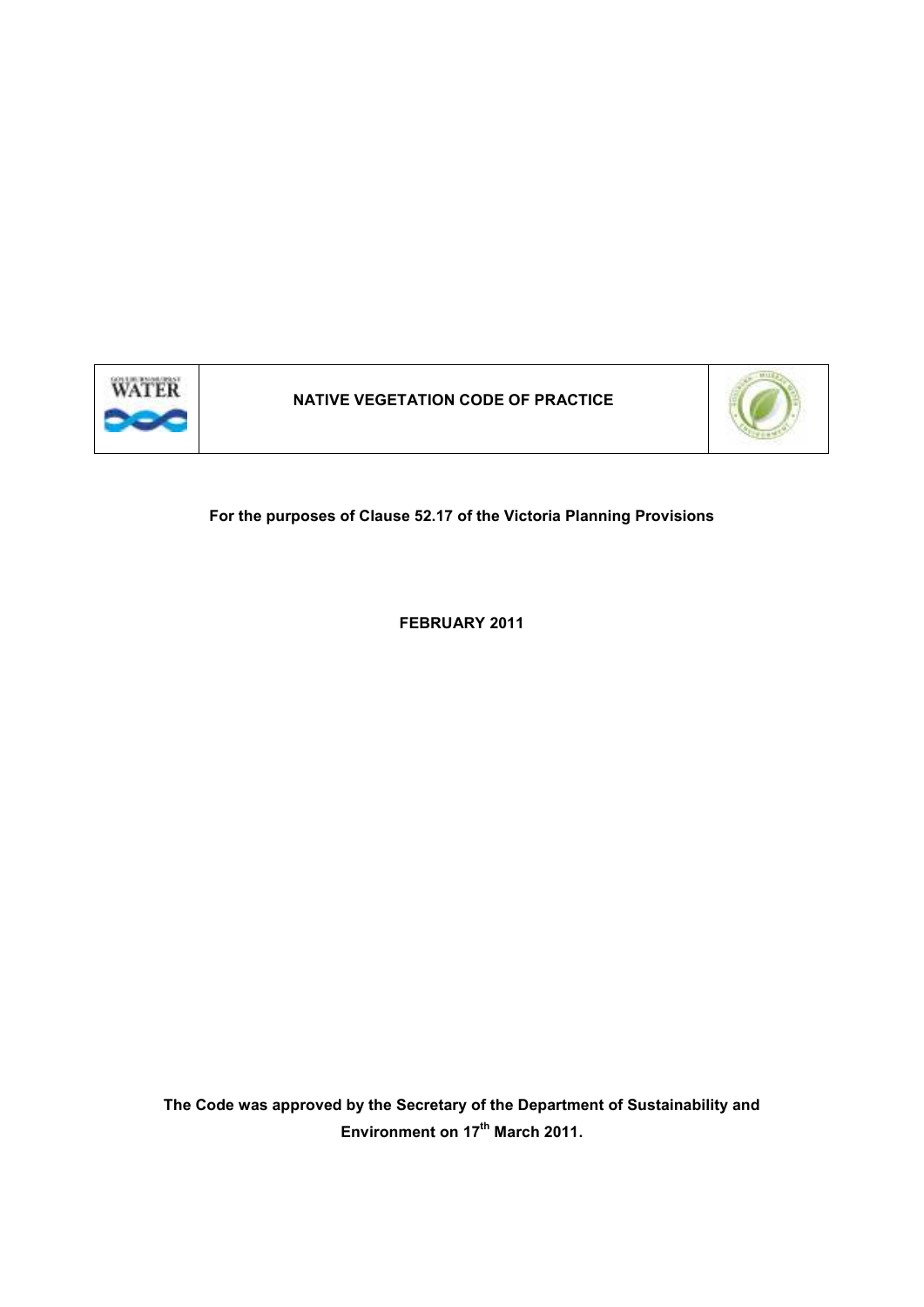

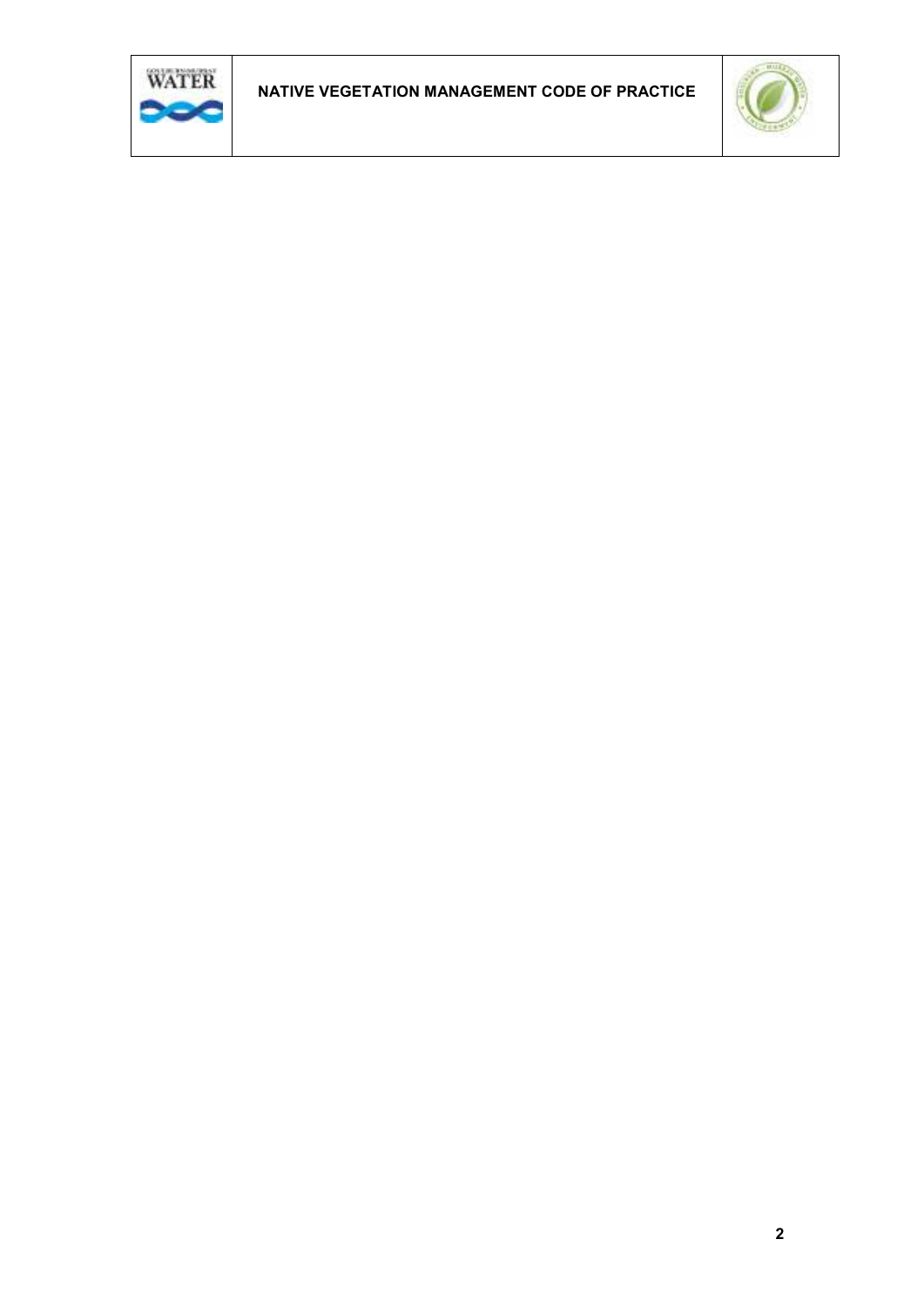



# **TABLE OF CONTENTS**

| 1. INTRODUCTION                    | 5                |
|------------------------------------|------------------|
| 1.1 Purpose of the Guidelines      | 5                |
| 1.2 Legal Framework                | 5                |
| 1.2.1 Purpose of Clause 52.17      | 5                |
| 1.2.2 Utility Installation         | 5                |
| $1.2.3$ Scope                      | 6                |
| 2. THE EXEMPTION                   | 7                |
| 2.1 The Amendment                  | 7                |
| 2.2 The Exemption                  | 7                |
| 2.3 Other Legislation and Permits  | 7                |
| 2.4 Planning Scheme Overlays       | 7                |
| 2.5. Other Relevant Exemptions     | 8                |
| 3. PRINCIPLES                      | $\boldsymbol{9}$ |
| <b>4. APPLICATION OF THE CODE</b>  | 10               |
| 4.1 Works Covered                  | 10               |
| 4.2 Process for Exempt Works       | 10               |
| <b>4.3 Trenchless Technologies</b> | 10               |
| 4.4 Notification                   | 10               |
| 5. REQUIREMENTS TO BE MET          | 12               |
| 5.1 Maintenance Activities         | 12               |
| <b>5.2 Construction Activities</b> | 12               |
| 5.3 Offsets                        | 13               |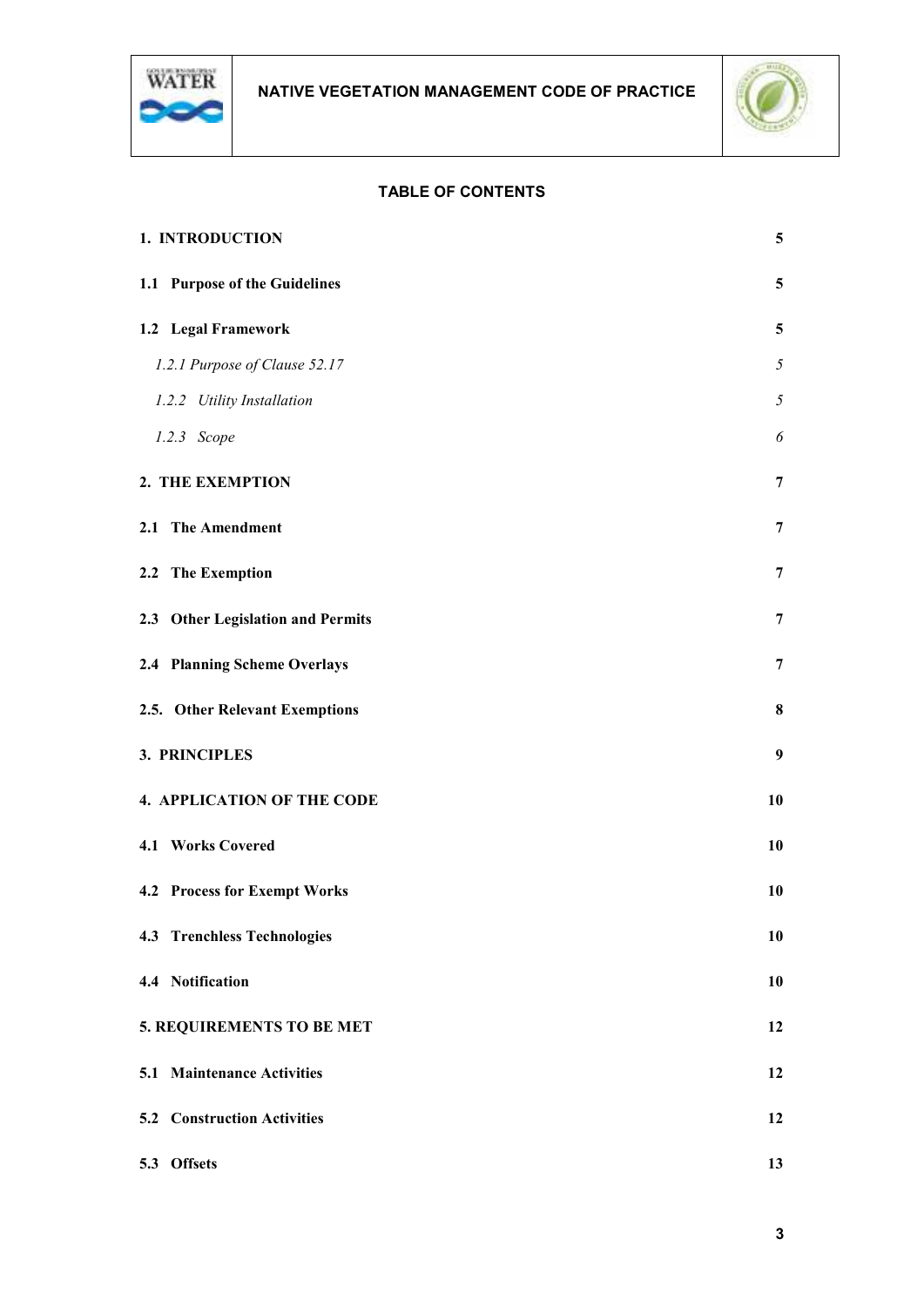



| 5.3.1 Construction Offsets                                                 | 13 |
|----------------------------------------------------------------------------|----|
| 5.3.2 Maintenance Offsets                                                  | 13 |
| 5.3.3 Guidance                                                             | 14 |
| 5.3.4 Timing                                                               | 14 |
| 5.3.5 Location                                                             | 15 |
| 5.4 Internal Control & Support                                             | 15 |
| <b>6. ROLES AND RESPONSIBILITIES</b>                                       | 16 |
| 6.1 Internal                                                               | 16 |
| 6.1.1 Operational                                                          | 16 |
| 6.1.2 Administrative                                                       | 16 |
| 6.2<br>External                                                            | 16 |
| 6.2.1 State                                                                | 16 |
| $6.2.2$ Local                                                              | 17 |
| 7. MONITORING, REPORTING & REVIEW                                          | 18 |
| 8. DEFINITIONS & ACRONYMS                                                  | 19 |
| <b>Appendix 1 - Asset Maintenance Zones</b>                                | 21 |
| Appendix 2 - Vegetation Removal (Maintenance) - Low risk assessment form   | 24 |
| Appendix 3 - Vegetation Removal (Construction) - High risk assessment form | 26 |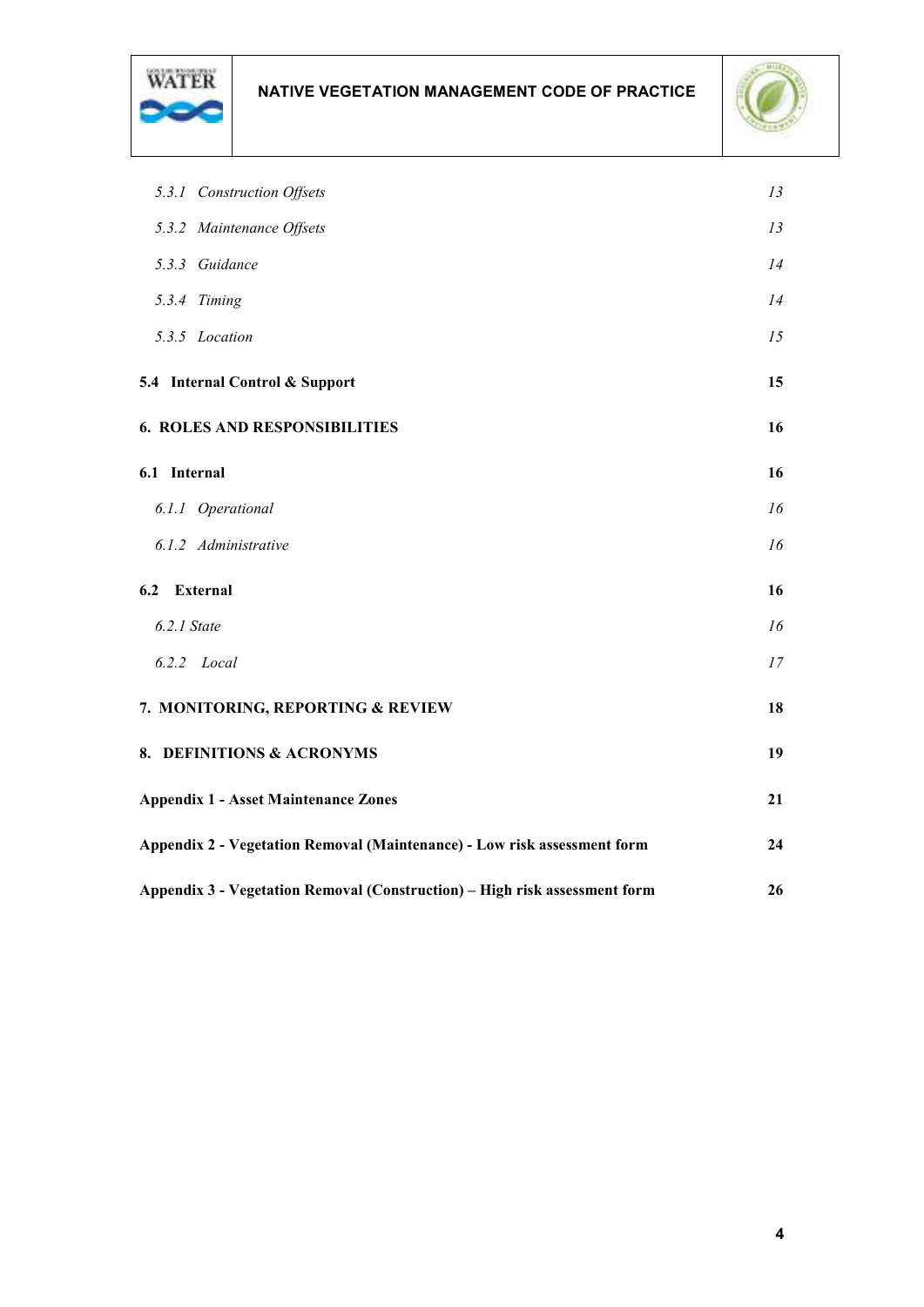



# **1. INTRODUCTION**

## **1.1 Purpose of the Guidelines**

The purpose of the Goulburn-Murray Water Native Vegetation Management Code of Practice ("the Code") is to assist Goulburn-Murray Water (G-MW) to maintain and construct its utility assets in an efficient manner, while providing for appropriate management of native vegetation.

The Code provides the basis for an exemption from the need for a planning permit for the removal, destruction or lopping of vegetation under Clause 52.17 of the planning schemes where this Code operates, while ensuring the management and protection of native vegetation in accordance with Victoria's Native Vegetation Management – A Framework for Action (Department of Natural Resources and Environment 2002).

# **1.2 Legal Framework**  *1.2.1 Purpose of Clause 52.17*

Clause 52.17 exists to protect and conserve native vegetation, to reduce the impacts of land and water degradation and to provide habitat for flora and fauna.

It sets out to achieve the following objectives:

- To avoid the removal of native vegetation.
- If the removal of native vegetation cannot be avoided, to minimise the removal of vegetation through appropriate planning and design.

• To appropriately offset the loss of native vegetation.

Under Clause 52.17 of the Victoria Planning Provisions (VPP), a planning permit is required to remove, destroy or lop native vegetation. The Table of Exemptions within Clause 52.17 provides that a permit is not required to remove, destroy or lop native vegetation to maintain or construct a utility installation in accordance with a code of practice approved by the Secretary of the Department for the Department of Sustainability and Environment (DSE) and incorporated into the planning scheme.

# *1.2.2 Utility Installation*

In the context of G-MW operations, a Utility installation (water-related infrastructure) is defined as land used to:

- Collect, treat, transmit, store or distribute water; or
- Collect, treat or dispose of storm or flood water, sewage or sullage.

The Code of Practice will apply to G-MW's utility assets which comprise of channels, drains, dam structures and also regulators that operate within these major assets. G-MW buildings and depots do not constitute utility assets.

Although most of G-MW assets exist on already highly disturbed landscapes, G-MW acknowledges that in some instances,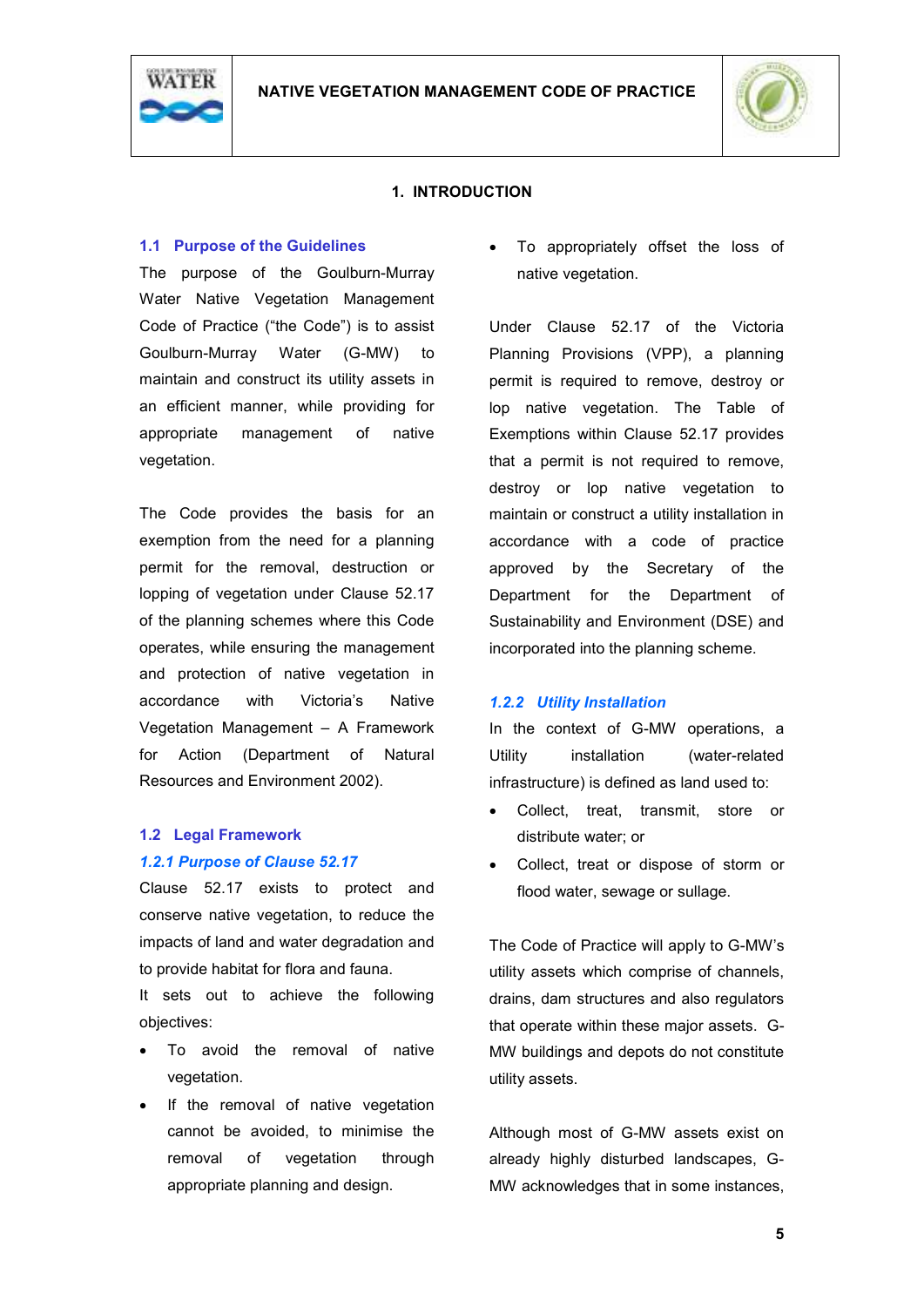



remnant vegetation surrounding utility assets can potentially include biologically significant species and communities. The vegetation around utility assets can form part of a network or corridor of linkages between larger patches of vegetation, provide for population movement and dispersion, or nesting sites and food reserves for fauna.

G-MW has a wide-reaching operational boundary. Accordingly, the aggregate removal of native vegetation around utility assets can represent a significant loss of biodiversity value over time.

Vegetation can also pose a risk to utility assets if not appropriately maintained resulting in bank leakages and other impacts that undermine asset integrity. These impacts can potentially adversely affect operational requirements and G-MW's water customers.

G-MW will comply with the requirements of this code whilst fulfilling business obligations set in the *Water Act 1989* and G-MW's Statement of Obligations derived from the *Water Industry Act 1994*.

## *1.2.3 Scope*

This Code has been endorsed by the Secretary of the DSE and formally incorporated into the Victoria Planning Provisions. It will operate in the following council planning schemes:

- 
- Ballarat Mildura
- Benalla Mitchell
- Buloke Moira
- 
- 
- Gannawarra Murrindindi
- Greater Bendigo Pyrenees
- Greater Shepparton Strathbogie
- 
- 
- 
- Macedon Ranges Wodonga
- Alpine Mansfield
	-
	-
	-
	- Campaspe Moorabool
	- Central Goldfields Mount Alexander
		-
		-
		-
	- Hepburn Swan Hill
	- Indigo **•** Towong
	- Loddon Wangaratta; and
		-

Works undertaken that breach the requirements of this Code of Practice (or for works undertaken which are not covered by the Code), for which a planning permit has not been obtained will be considered in contravention of the *Planning and Environment Act (1987)*.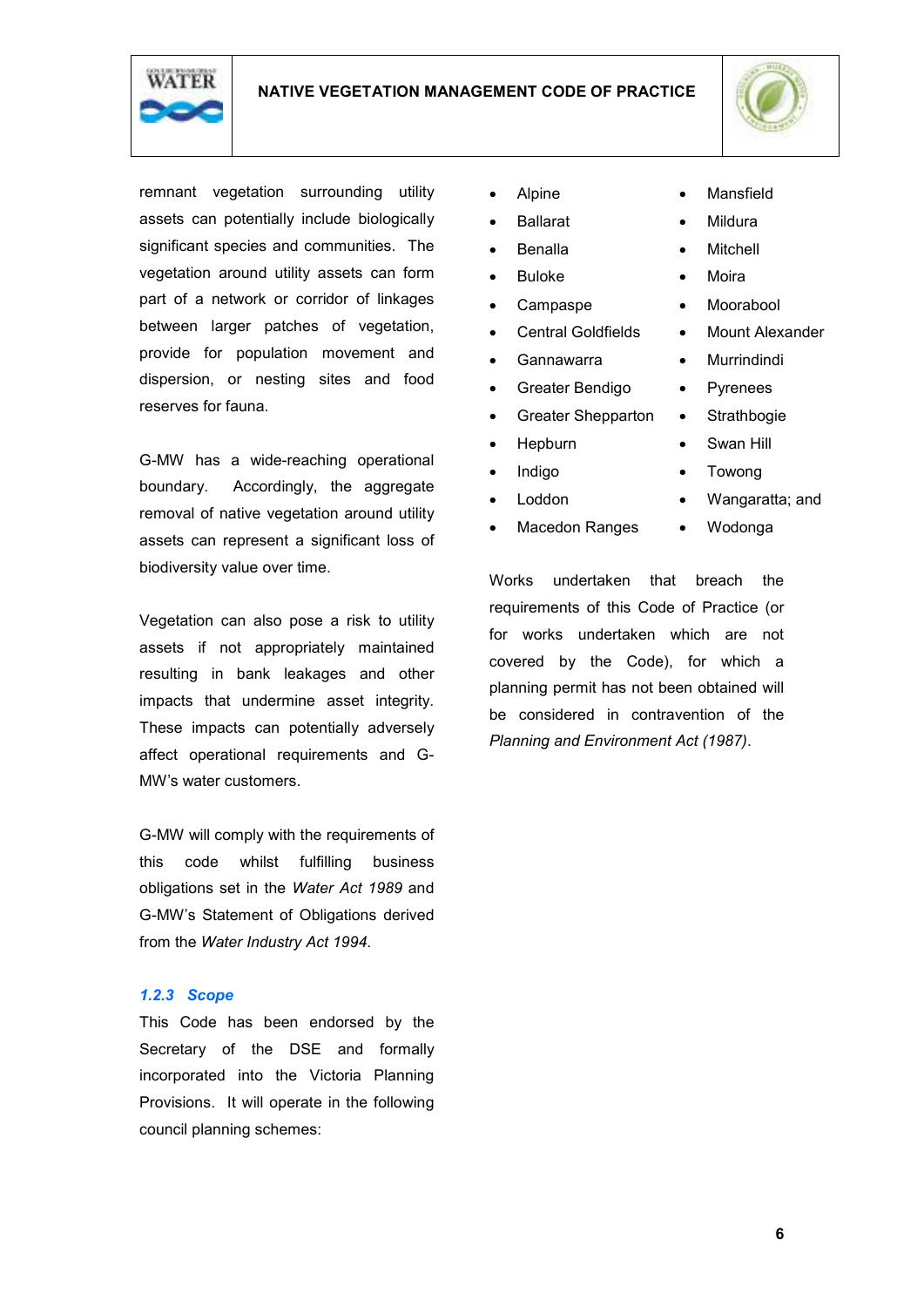



## **2. THE EXEMPTION**

## **2.1 The Amendment**

An amendment to the planning schemes was made on 15th September 2008. This included an insertion of new and modified exemptions for native vegetation removal in Clause 52.17 of the Victoria Planning Provisions (VPP).

The Code is designed to give effect to the exemption that relates to works on maintaining and constructing utility installations.

## **2.2 The Exemption**

Where the removal, destruction or lopping of vegetation is undertaken for the purpose of the maintenance or construction of a utility asset, G-MW is exempt from the need for a planning permit under Clause 52.17 of a planning scheme where the Code operates.

The key operational elements of this exemption are that:

- Exempt activities must relate to maintaining the safe and efficient function of utility assets
- Native vegetation removal should be to the minimum extent necessary
- The 'Principles' of the Code are followed
- All of the 'Requirements to be Met' specified under the Code are complied with.

#### **2.3 Other Legislation and Permits**

The exemption provided under the Code only relates to the requirement to obtain a planning permit under the Planning and Environment Act 1987. The Code does not override other flora, fauna and works planning permit requirements under the VPP, relevant planning schemes or obligations under other existing legislation that include (but are not limited to):

- *Environment Protection and Biodiversity Conservation Act 1999 (Cth)*
- *Flora and Fauna Guarantee Act 1988 (Vic),*
- *Wildlife Act 1975 (Vic)*
- *Aboriginal Heritage Act 2006 (Cth)*

It is therefore important for G-MW staff to remember that while an exemption may apply under the Code, other permits may still be required.

It is recommended that all relevant planning scheme requirements are identified early in the preparation of a work plan to avoid disruptions or delays in the normal course of work activities.

#### **2.4 Planning Scheme Overlays**

Planning scheme overlays can also be used by councils to regulate the removal, destruction or lopping of both native and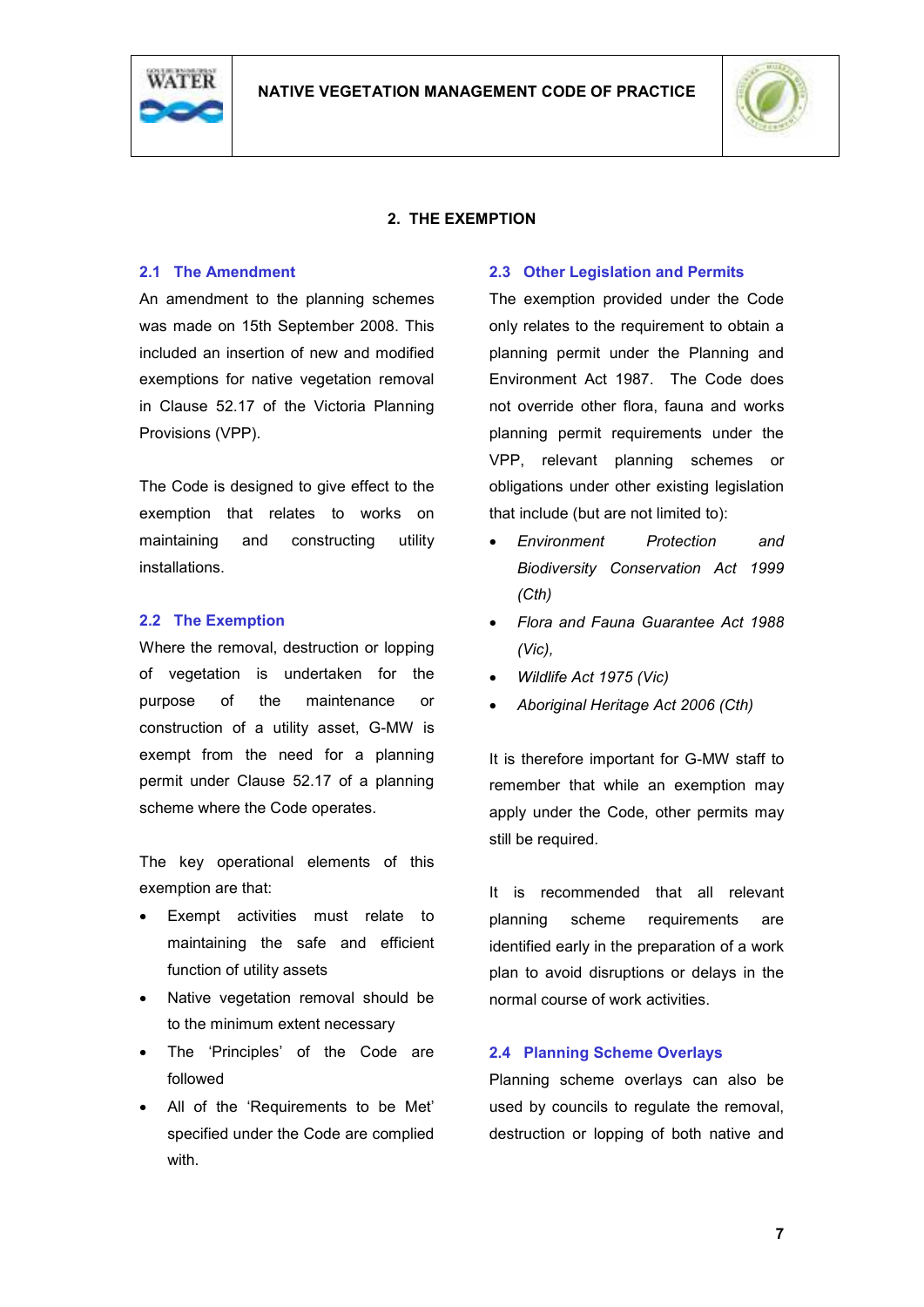



non-native vegetation. These overlays include:

- Environmental Significance Overlay (ESO, Clause 42.01)
- Vegetation Protection Overlay (VPO, Clause 42.02)
- Significant Landscape Overlay (LSO, Clause 42.03)
- Heritage Overlay (HO, Clause 43.01)
- Neighbourhood Character Overlay (NCO, Clause 43.05)
- Erosion Management Overlay (EMO, Clause 44.01)
- Salinity Management Overlay (SMO, Clause 44.02)
- Public Acquisition Overlay (PAO, Clause 45.01)

The planning permit requirements under these overlays are separate to the requirements under Clause 52.17. This means that if a G-MW Utility Asset or Asset Maintenance Zone (AMZ) is located on land in one of these overlays a planning permit may be required to remove, destroy or lop vegetation in accordance with this Code.

Where a planning permit is required to remove, destroy or lop vegetation under another provision of the VPP, the application must be lodged with the responsible authority, which is the local council for the area to which the planning scheme applies. Depending on the amount and type of native vegetation to be removed, destroyed or lopped, a permit application may be referred to the Department of Sustainability and Environment for consideration.

## **2.5. Other Relevant Exemptions**

A number of the other exemptions listed in Clause 52.17-6 can also be relevant to G-MW in individual cases. These exemptions include those related to:

- **Regrowth**
- Dead Vegetation (if less than 40cm in diameter at 1.3m from the ground)
- Weeds
- Planted vegetation
- Emergency works
- Fire protection
- **Fences**

Please refer to Clause 52.17-6 of the VPP for full details.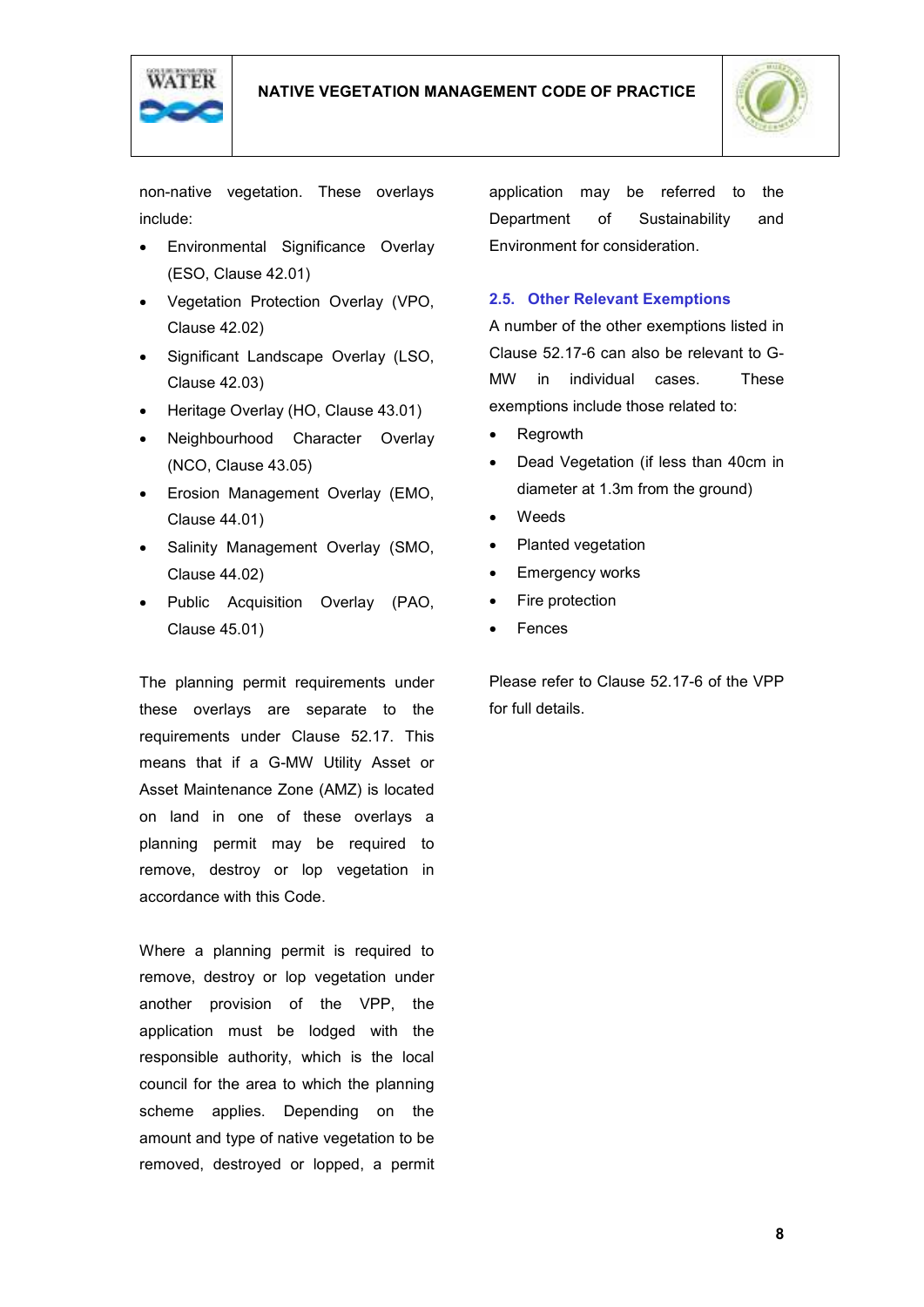



## **3. PRINCIPLES**

This Code provides a streamlined approach to achieving best practice native vegetation management in the construction and maintenance of G-MW's Utility assets. In order to achieve this, works under this Code will adopt the 'avoid, minimise and offset' principles of the Net Gain approach under Victoria's Native Vegetation Management – A Framework for Action (Department of Natural Resources and Environment 2002):

# **Principle 1. Avoid removal where practical**

The exemption under the Code will not apply where there is a practical opportunity for the works to avoid the removal, destruction or lopping of native vegetation. G-MW staff should therefore always carefully assess proposed works sites.

# **Principle 2. Remove to minimum extent necessary**

If the removal of native vegetation cannot be avoided, the extent and impacts of removal of native vegetation will be minimised through the appropriate planning, design and carrying out of works. Efforts made to minimise the extent of native vegetation removal will need to be demonstrated by G-MW staff.

These requirements implement the first (avoid) and second steps (minimise) of the three step approach to native vegetation management.

# **Principle 3. Implement appropriate offsets**

Identify appropriate offsetting options where actions to achieve commensurate gains should be considered. Under the Code, loss of native vegetation in association with construction activities will incur mandatory offsets. Loss of native vegetation in association with maintenance activities are not mandatory but will be volunteered.

Other key principles behind the operation of the Code include that G-MW, councils and DSE will practice the following:

#### **Principle 4. Collaboration**

Share information and collaborate in their work to seek consensus and ensure a common understanding of native vegetation policies.

#### **Principle 5. Timeliness**

Respond to issues in a timely manner.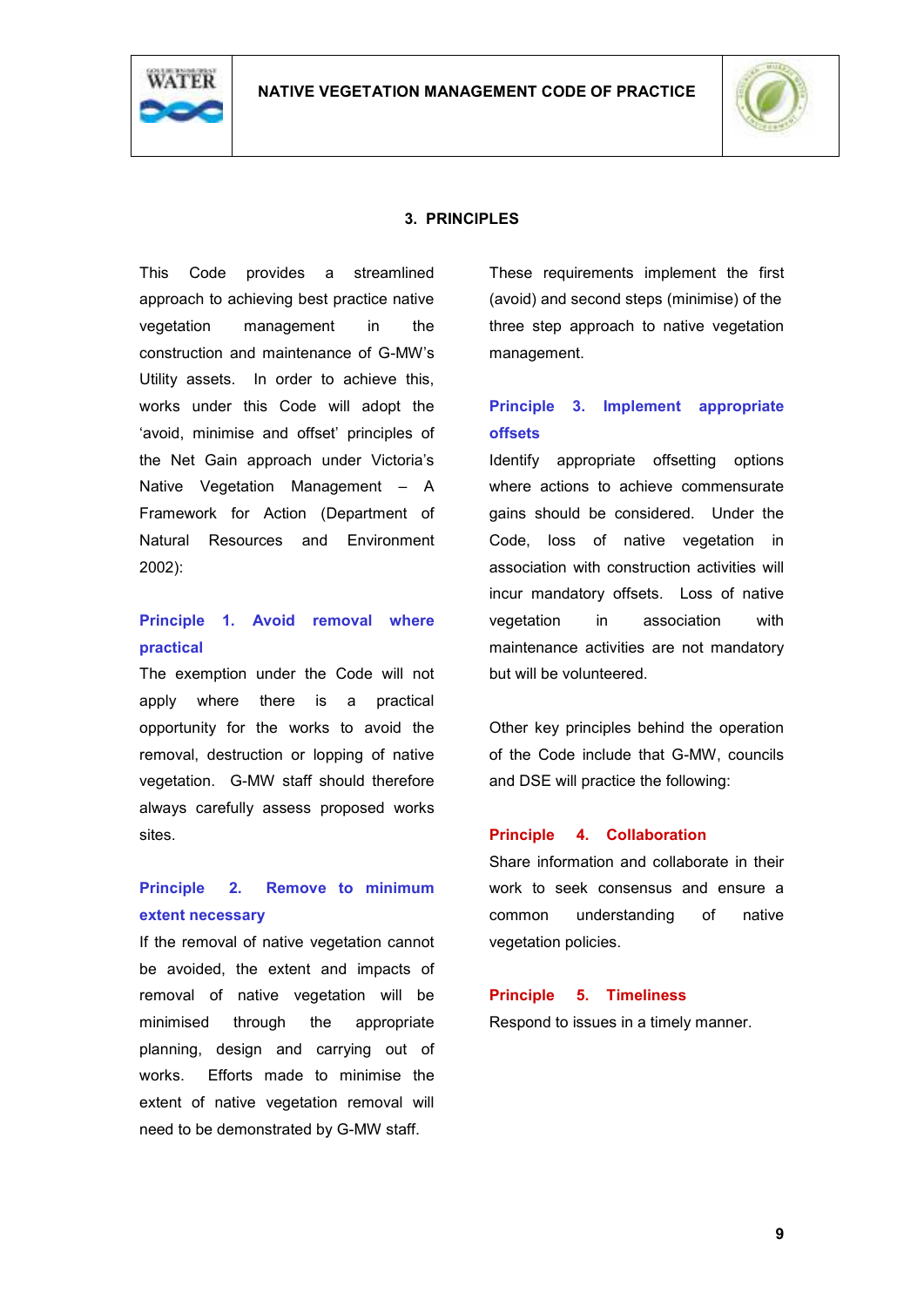



# **4. APPLICATION OF THE CODE**

#### **4.1 Works Covered**

Works are categorised by defined maintenance zones rather than by activity type. Works inside the G-MW Maintenance Asset Zones as depicted in **Appendix 1** are deemed 'Maintenance', works outside this zone are deemed 'Construction'. The Code will apply a different process and offset requirements based on whether the arranged work is defined as 'Maintenance' or 'Construction'.

#### **4.2 Process for Exempt Works**

This Code applies to the removal, destruction and lopping of native vegetation by G-MW and contractors operating on their behalf, in undertaking Construction and Maintenance activities.

The operation of the code is illustrated in **Figure 1** overleaf and operating conditions detailed in **Section 5**.

#### **4.3 Trenchless Technologies**

The scope of works covered in this Code may at times be undertaken under a work method that utilises Trenchless Technologies.

Any native vegetation removed in the maintenance of utility installations adopting such technology will attract the requirements for Construction Activities in **Section 5.2** if:

- more than 1/2 a hectare of native vegetation is removed; or
- more than 5 scattered trees greater than 40cm diameter at breast height (1.3m) are removed.

Where these thresholds are not triggered, the requirements for Maintenance Activities in **Section 5.1** will apply.

## **4.4 Notification**

Post site-assessment, G-MW will notify the relevant council prior to any clearing involving the removal or destruction of native vegetation proposed under the exemption. The notification will involve contacting/emailing the relevant council officer (or manager) to notify of works. If the proposal is considered significant by council, they may provide timely advice to G-MW on how to ensure minimal impacts to biodiversity.

Strong and ongoing working relationships with councils will be crucial to the effective implementation of the Code.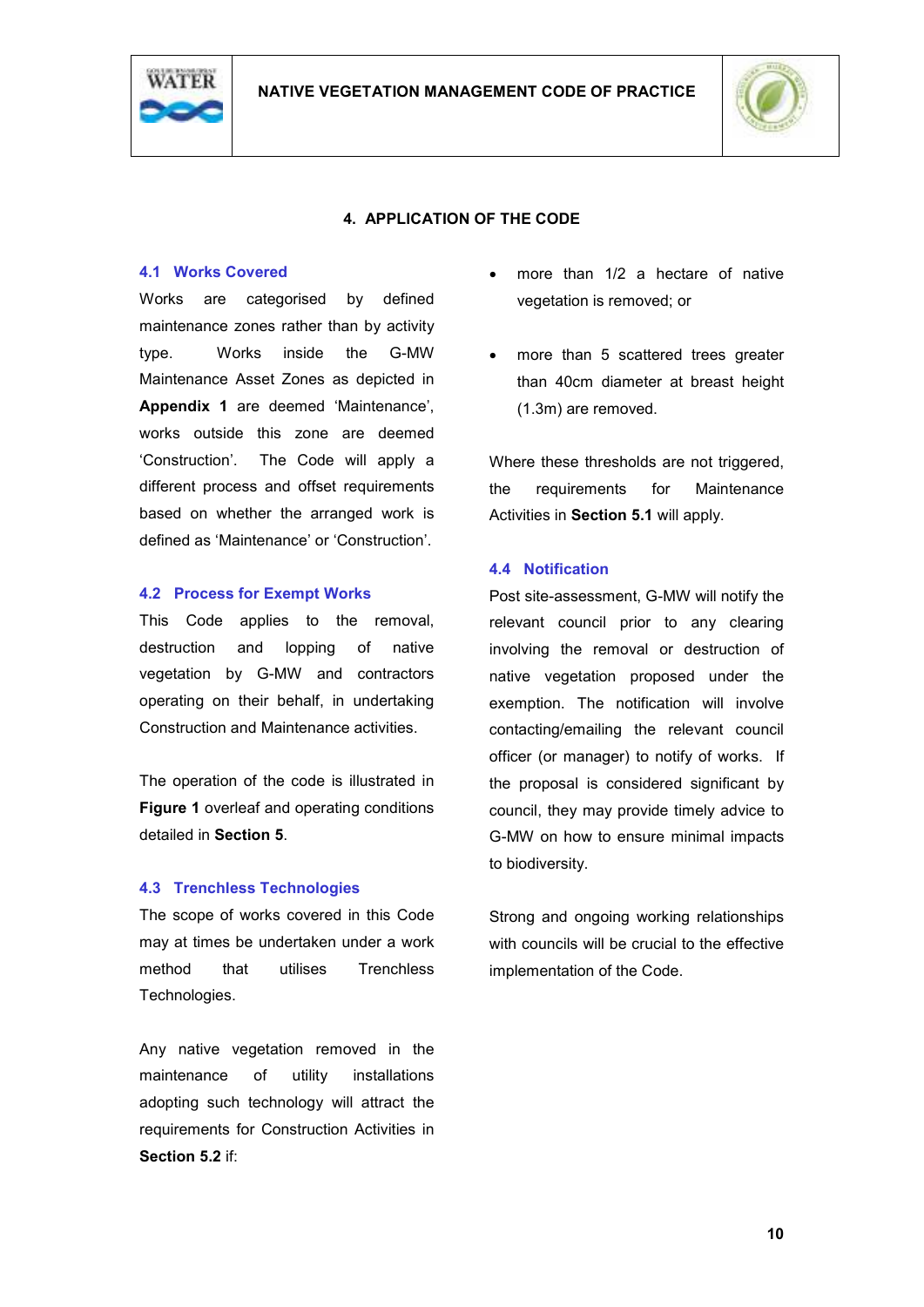

**Figure 1: Operation of G-MW Code of Practice for Native Vegetation Removal** 



#### **"Maintenance" Process "Construction" Process** Is native vegetation removal required for the maintenance or Code does not apply construction of a utility asset? No. Yes 1. Conduct site / vegetation assessment. Works area / design may have to be modified accordingly. 2. Check for any other legislative requirements and applicable overlays. 3. Notify the relevant council of proposed works. Are the works proposed **Prepare Ecological Assessment** No. within the maintenance with Net Gain report zone? Yes DSE undertakes QA on Ecological Notify relevant Local Commence works in Assessment with Net Gain report accordance with 3 & 5.1 Government Authority Native vegetation Do the works require the removal Yes DSE seeks ministerial removed or lopped of native vegetation of Very High approval recorded on the Native Further Conservation Significance? **Vegetation Field** information  $\downarrow$  No No Recording Form or project Approval granted Commence works in accordance re-design with 3 & 5.2 Yes required Prepare offset plan Data from completed Prepare offset plan forms input into G-MW Vegetation Management DSE undertakes QA on offset DSE undertakes QA on Register offset plan. Offsets initiated Offsets initiated Quarterly reporting of **Completed Ecological** native vegetation Assessment Reports and Offset Commence works in removed and offset Plans input into G-MW accordance with 3 & 5.2 provided to DSE and **Vegetation Management** relevant Local Register Government Authorities Apply voluntary offsets [Note: For the construction of new assets inside or outside of the maintenance zone a planning permit for buildings and works, and/or use may be required.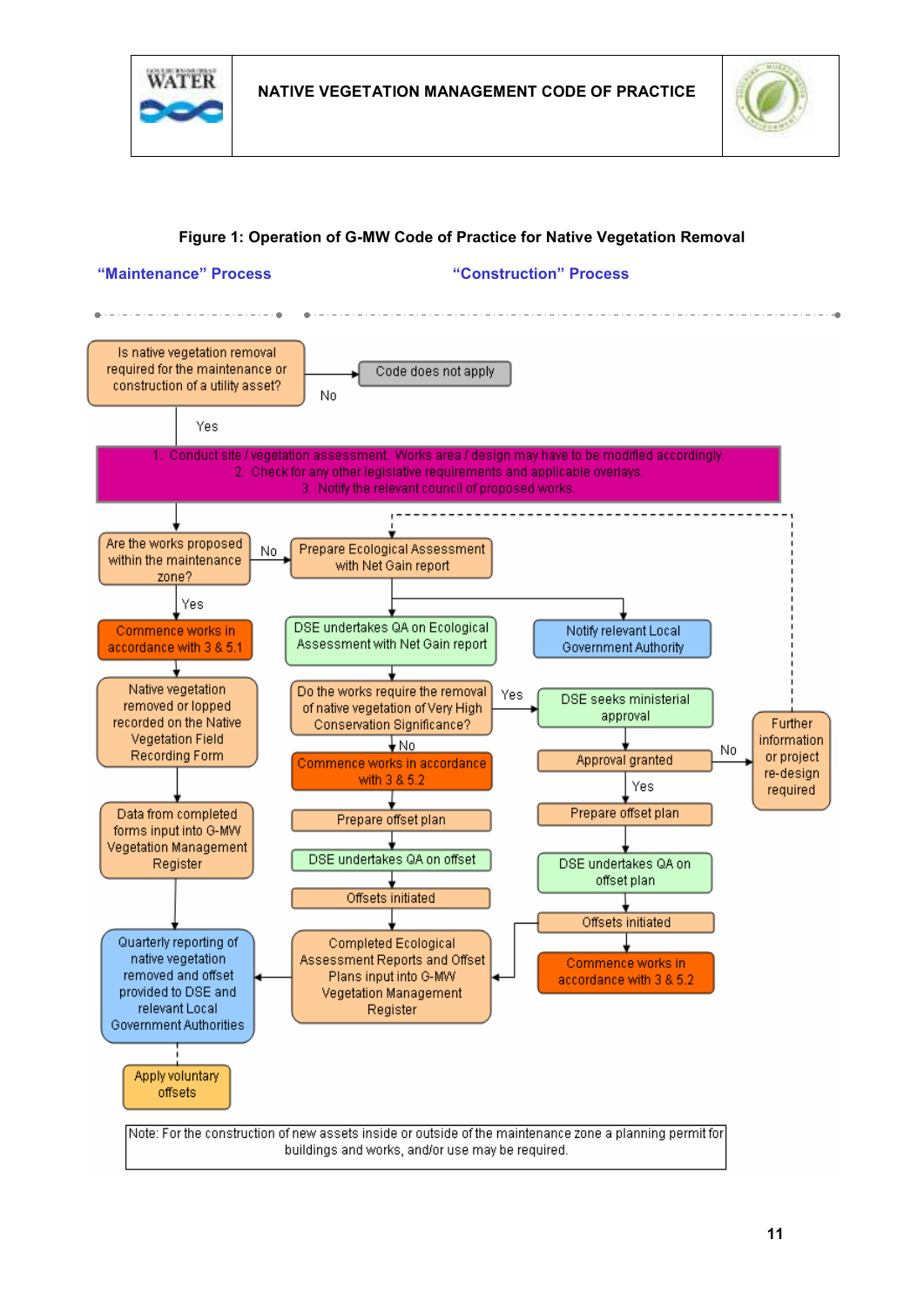## **5.1 Maintenance Activities**

Maintenance Activities are defined as: The repair, replacement and maintenance of existing Utility Assets and installation of new Utility Assets, within an Asset Maintenance Zone.

In order to be exempt from the planning permit requirement of Clause 52.17, maintenance activities must meet the following conditions:

Conduct site assessment $<sup>1</sup>$  - site access</sup> and all site activities must be designed to

- 1 avoid removal or lopping of native vegetation.
- 2 be to the minimum extent necessary The removal of native vegetation must within AMZs.

Native vegetation removed or lopped must be recorded on the Native

3 Vegetation Field Recording Form<sup>2</sup>, see **Appendix 2<sup>3</sup>** .

Unnecessary disturbance to the

4 understorey and soil during works must be avoided.

Vehicle movements must be confined to already formed tracks where practicable

- 5 to avoid damage or destruction of native vegetation.
- 6 Logs and dead trees must be left on site unless it presents a safety hazard or if it undermines asset integrity. Logs can

 $1$  Site assessments will be conducted by a suitably qualified professional.

also be relocated to the closest possible comparable EVC if practical.

7 Materials must be stockpiled in already cleared areas, outside of the dripline of

- native trees and away from native shrubs and grasses.
- 8 Data from completed forms must be input into Goulburn Murray Water's

Vegetation Management Register. The information recorded in the

- Vegetation Management Register will be reported to DSE and to the relevant
- 9 Local Government Authority on a quarterly basis.

## **5.2 Construction Activities**

Construction activities are defined as: The creation of a new Utility Asset on land outside an Asset Maintenance Zone or any works on an existing Utility Asset outside an Asset Maintenance Zone,

In order to be exempt from the planning permit requirement of Clause 52.17, construction activities must meet the following conditions:

| 1 | Conduct site assessment - site access<br>and all site activities must be designed<br>to avoid removal or lopping of native<br>vegetation.        |
|---|--------------------------------------------------------------------------------------------------------------------------------------------------|
| 2 | The removal of native vegetation must<br>be to the minimum extent necessary.                                                                     |
| 3 | Materials must be stockpiled in already<br>cleared areas, outside of the dripline of<br>native trees and away from native<br>shrubs and grasses. |
|   | Unnecessary disturbance to the<br>understorey and soil during works must                                                                         |

<sup>&</sup>lt;sup>2</sup> Information in the Field Recording form may be derived from the Site Assessment report.

 $3$  DSE's approved format for Vegetation Removal Form.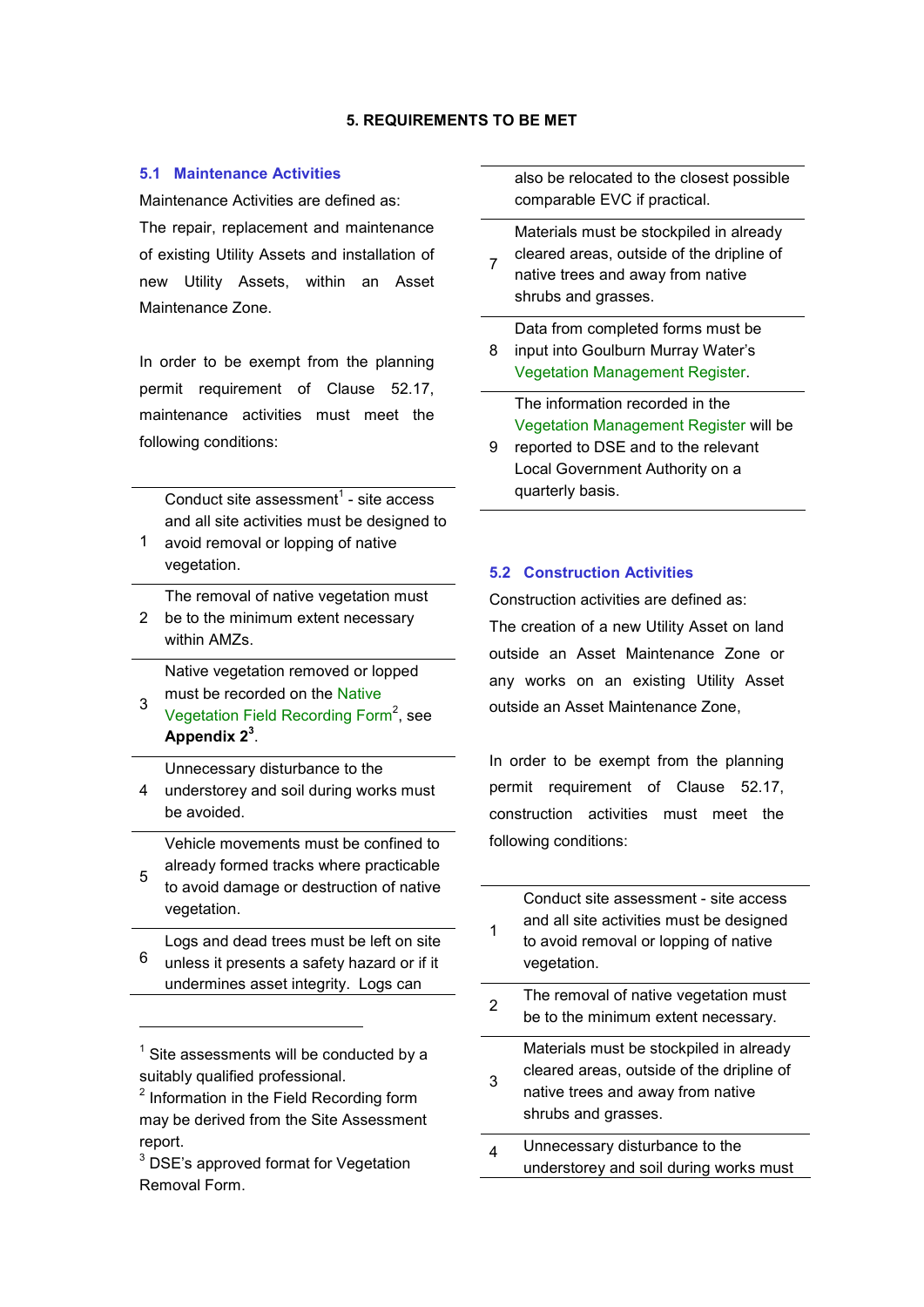



be avoided.

Vehicle movements must be confined to

5 already formed tracks where practicable to avoid damage or destruction of native vegetation.

> Logs and dead trees must be left on site unless it presents a safety hazard or if it

6 undermines asset integrity. Logs can be relocated to the closest possible comparable EVC where practical.

> An Ecological Assessment Report and a description of the proposed works,

7 prepared in the prescribed form $4$  will be lodged with and approved by DSE prior to the commencement of works.

8 At the time of EAR lodgement with DSE, a description of the proposed works will be provided to the relevant Local

Government Authority (Council).

All offsets will be delivered in

 $\mathsf{q}$ accordance with an Offset Plan prepared in the prescribed form<sup>5</sup> and approved by DSE.

> Offsets for the removal of very high conservation significance native

10 vegetation will be initiated prior to the loss according to 5.3.4

> Offsets for the removal of native vegetation with a conservation

11 significance other than very high must be initiated within 12 months of the loss according to 5.3.4

DSE will review all Ecological Assessment with Net Gain Reports and

12 Offset Plans and report back to G-MW within 28 days of receiving documentation before the

4 DSE's approved format for Ecological Assessment with Net Gain report. <sup>5</sup> DSE's approved template for Offset Plans.

commencement of works.

13 DSE will provide copies of all approved Ecological Assessment with Net Gain Reports and Offsets Plans to the Relevant local Government Authority. 14 Reports and Offset Plans will be Information contained in the approved Ecological Assessment with Net Gain recorded in G-MW's Vegetation Management Register.

The information recorded in the Vegetation Management Register will be

15 reported to DSE and to the relevant Local Government Authority on a quarterly basis.

# **5.3 Offsets**

# *5.3.1 Construction Offsets*

Offsets will be provided in accordance with Victoria's Native Vegetation Management – A Framework for Action (Department of Natural Resources and Environment 2002) and the relevant Regional Native Vegetation Plan for all vegetation removed, destroyed or lopped in association with Construction activities.

# *5.3.2 Maintenance Offsets*

Voluntary offsets for Maintenance activities will apply (other than minor lopping i.e. less than 1/3 of foliage).

Trees under Maintenance offsets will be assessed by applying the relevant EVC benchmark and are to be conducted in accordance with regional and local native vegetation management objectives and strategies i.e. Native vegetation retention controls.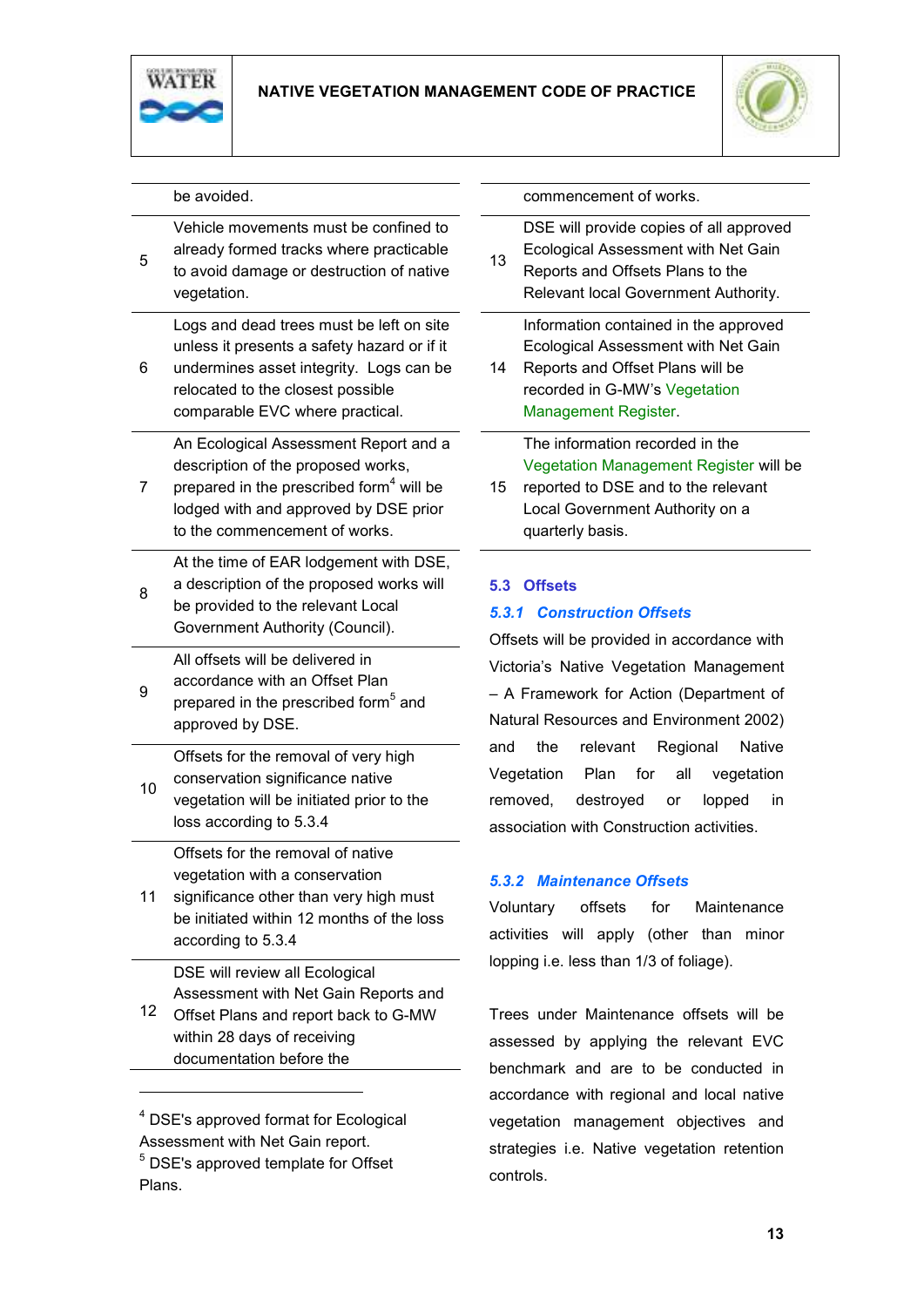



Priority for offsets based on vegetation conservation significance may also be considered.

## *5.3.3 Guidance*

The Framework summarised below outlines the available options to achieve offset requirements. G-MW will follow the sequence below to locate an offset:

- 1. Protect and manage, or establish vegetation on site or other G-MW land;
- 2. Search the Bush Broker register and other sources for a third-party offset;
- 3. Check suitable land purchase/surrender options with the relevant DSE region and Public Land Policy branch.

If these steps have been conducted and a complying third-party offset isn't available, further actions will be required:

- 1. Seek expressions of interest from landowners with relevant vegetation;
- 2. Check with DSE for suitable Crown land sites for rehabilitation. (NB not all public land can be used for offsets (See Table 4b of the Guide for Assessment of Referred Planning Permit Applications, available on the DSE website or the Vegetation Management Register ).

It is important that offsets are ongoing and secure. A range of operational documents have been developed by DSE to facilitate the calculation of offsets and the implementation of offset requirements in accordance with the Native Vegetation Framework. These documents are available from the DSE website or from the Vegetation Management Register:

- Native Vegetation, Vegetation Gain Approach - Technical basis for calculating gains through improved native vegetation management and revegetation;
- Native Vegetation, Revegetation Planting Standards - Guidelines for establishing native vegetation for net gain accounting;
- Native Vegetation, Guide for assessment of referred planning permit applications.

# *5.3.4 Timing*

Delays between clearing and mitigation may unnecessarily exacerbate the risk to environmental values during the 'transition' to recovery through offsets. To avoid such delays, a graded response may apply. This can range from formally initiated offsets prior to clearing taking place, to initiating offsets as soon as reasonably practicable after clearing has taken place.

In line with the Framework, the removal of native vegetation of Very High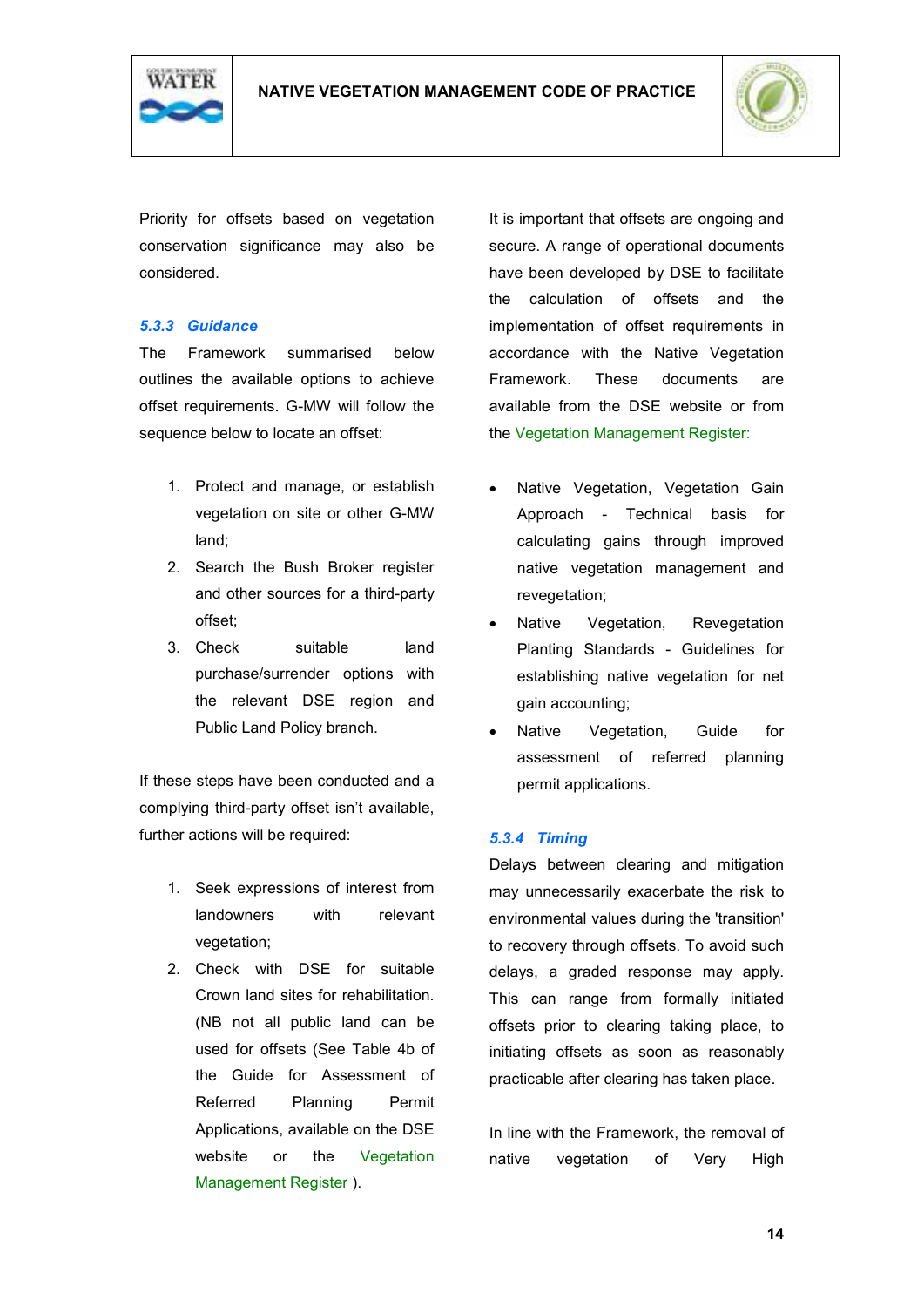



conservation significance will require offsets to be initiated prior to the loss.

Where offsets are required for the removal of native vegetation that is of a conservation significance other than Very High, offsets are to be initiated within 12 months of the loss.

Voluntary offsets are to be initiated within 18 months of the loss (losses may be aggregated).

Note: weather conditions and climate may affect when plantings can occur.

# *5.3.5 Location*

For statutory offsets, priority should be given to securing an approved offset within the same municipality as where the native vegetation loss occurred.

Voluntary offsets sites will be selected based on EVC and sites that can contribute to positive regional biodiversity outcomes.

#### **5.4 Internal Control & Support**

All the requirements outlined in this section will be supported and reinforced in G-MW's internal operational documents and guidelines for native vegetation management.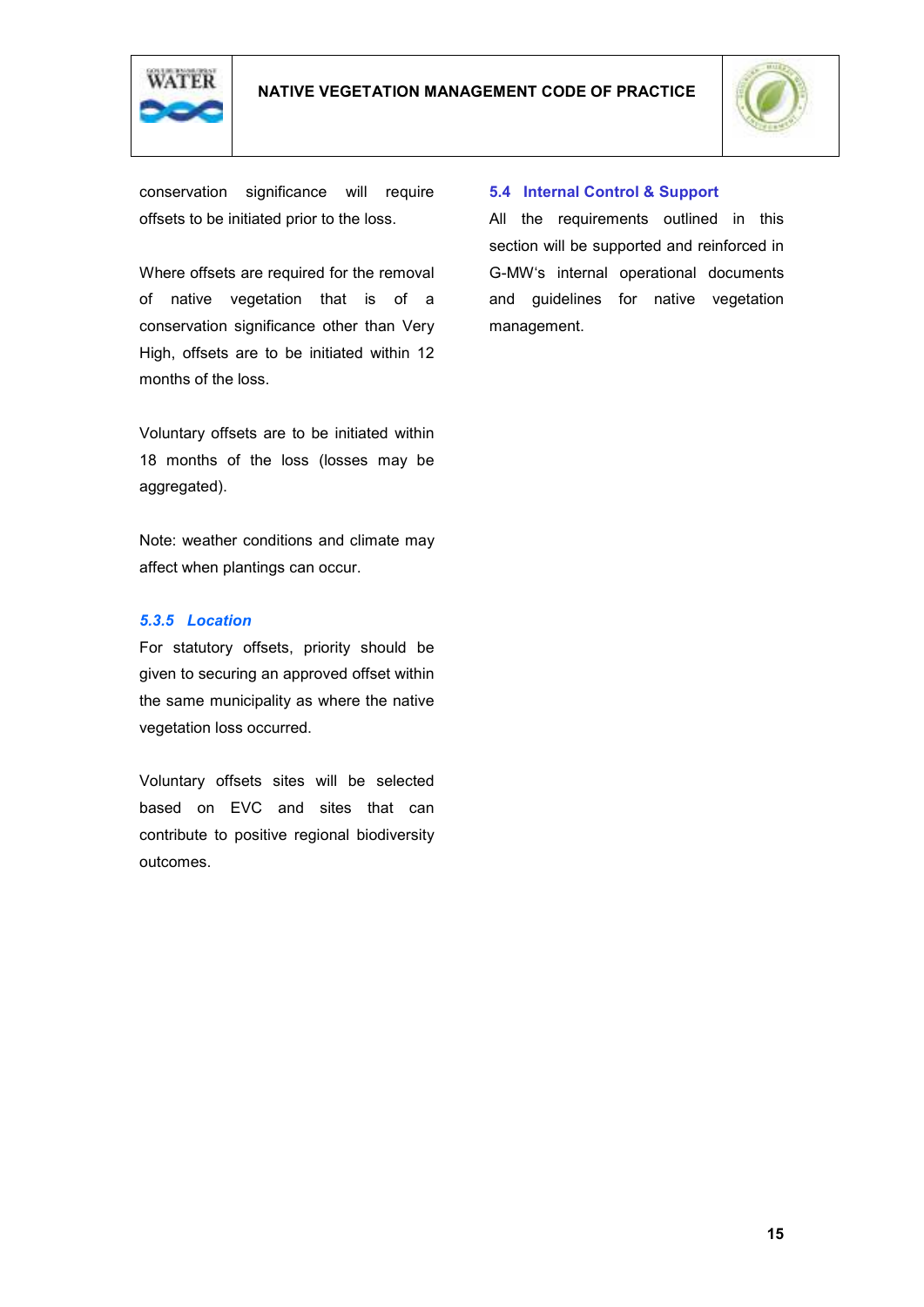



# **6. ROLES AND RESPONSIBILITIES**

# **6.1 Internal**

# *6.1.1 Operational*

G-MW Project Managers and Supervisors must:

- Ensure that all employees (and contractors) are informed of the requirements of this Code and other environmental legal obligations before undertaking any maintenance or construction activities
- Ensure that site assessments for planned works are conducted by a qualified professional
- Notify councils regarding proposed works that involve tree removal
- Upon lodging an Ecological Assessment and Net Gain Report and description of the proposed works with DSE, Goulburn Murray Water will provide a copy of this information to the relevant local Council(s).
- Prepare and submit Offset Plans as required.
- Complete or ensure completion of the Field Recording Form and submit to the Environmental staff.

# *6.1.2 Administrative*

G-MW staff responsible for implementation of this Code will:

- Be available for guidance with respect to the Code
- Develop and implement appropriate voluntary offset triggers
- Input field removal and offset data into the Vegetation Management Register
- Compile quarterly Net Gain reports to DSE for the first year of the Code's operation, annually thereafter
- Review, monitor (audit) and amend this Code as specified in Section 7
- Arrange and/or conduct appropriate and ongoing training program for staff and contractors on the operation of adherence to the Code, as required.

# **6.2 External**

# *6.2.1 State*

DSE will:

- Review Ecological Assessment Reports with Net Gain and Offset Plans to ensure that native vegetation removal has been appropriately avoided and minimised, and validate their technical accuracy
- Report back to the G-MW Project Manager within 28 days of receipt of documentation, or if no response assume approval of plan
- Provide to the relevant council copies of all Ecological Assessment Reports with Net Gain and Offset Plans approved under this exemption
- Conduct field and operational compliance audits as required.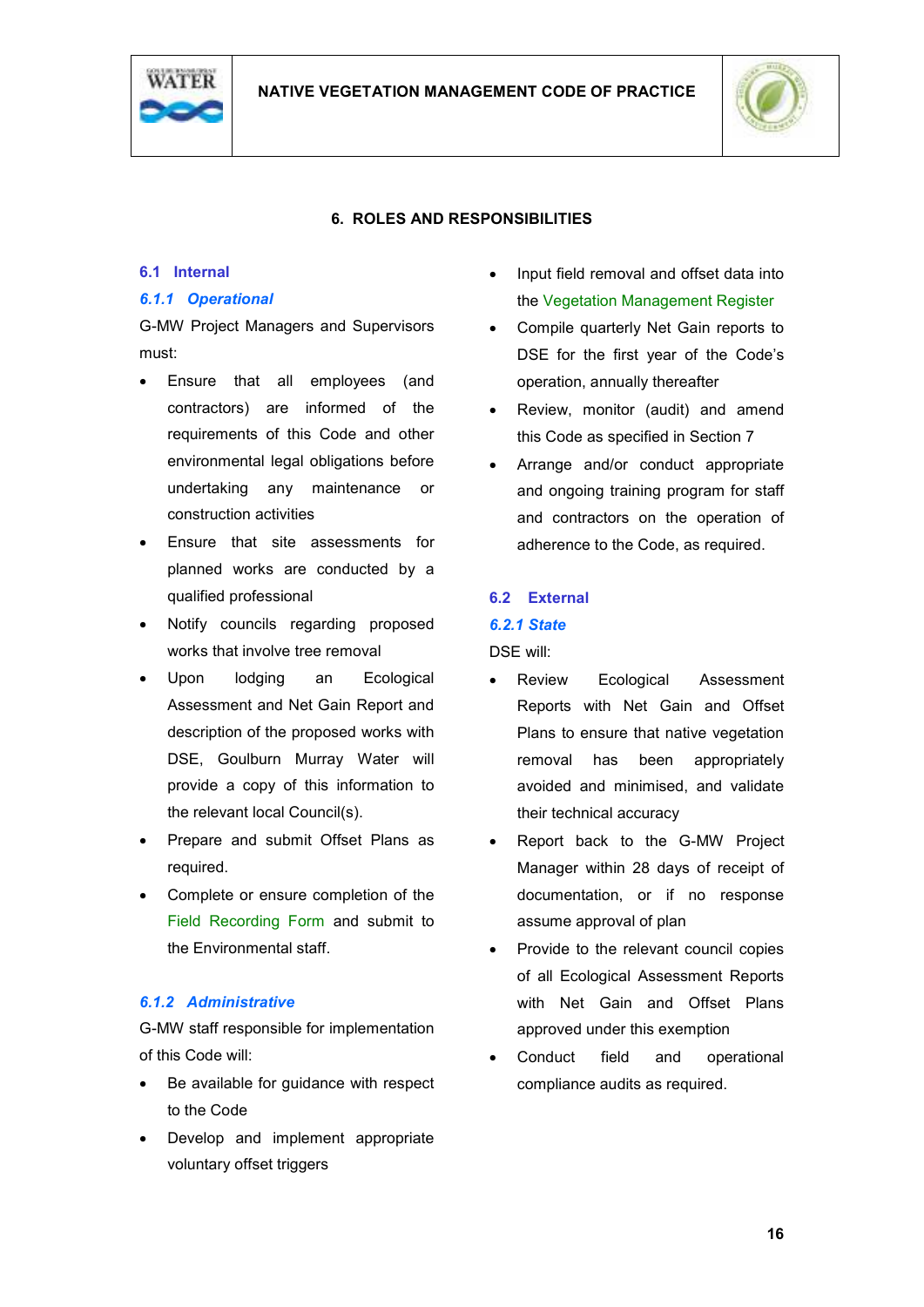



# *6.2.2 Local*

Council will:

- Respond or provide comment (or intention to comment) on the Ecological Assessment Reports with Net Gain to DSE within 10 working days
- Respond or provide comment (or intention to comment) on the notification of works to G-MW within 10 working days, or if no response assume approval of plan
- Be responsible for day-to-day monitoring of G-MW compliance to the Code.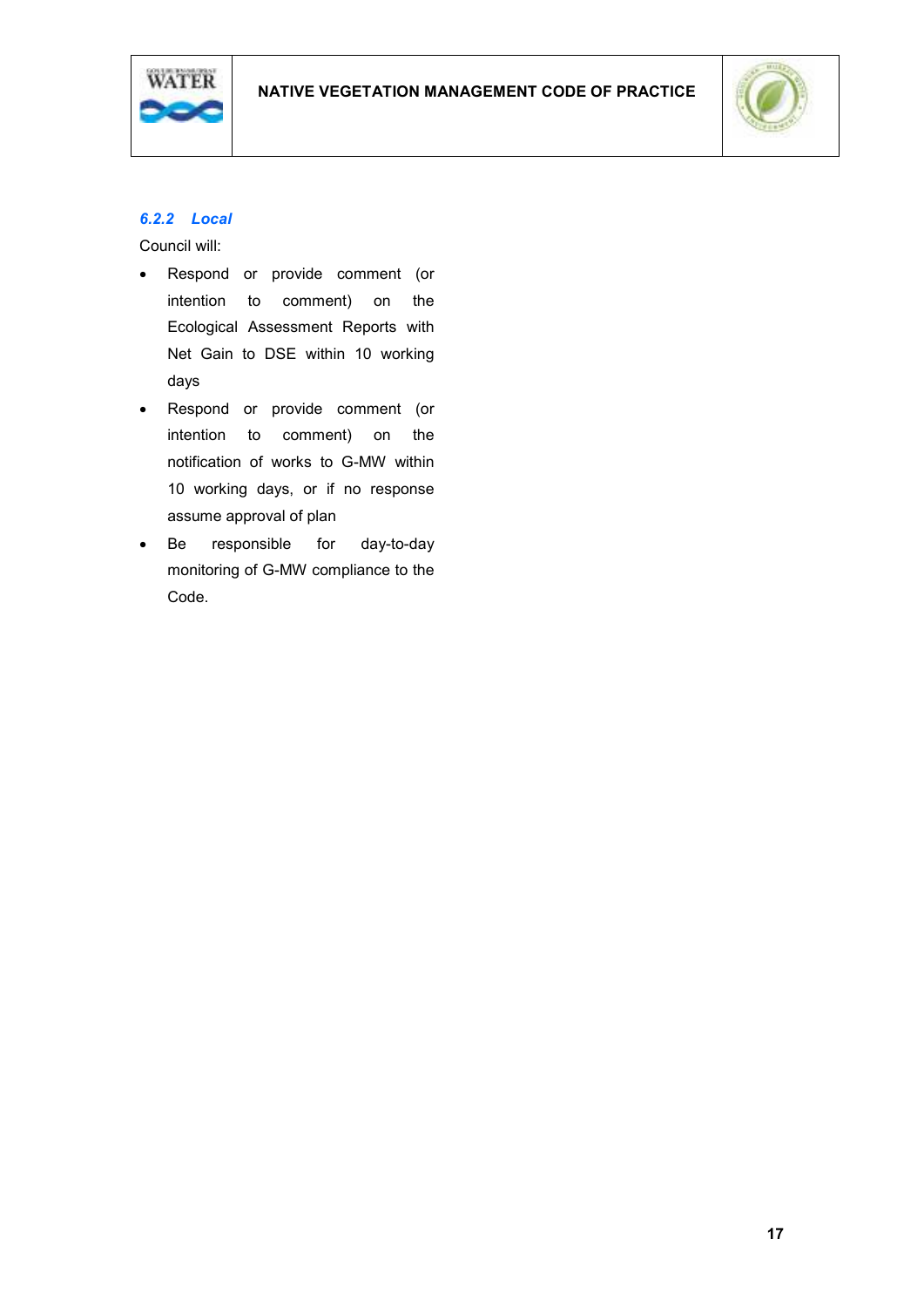



## **7. MONITORING, REPORTING & REVIEW**

Native vegetation removed or lopped as part of Maintenance and Construction Activities will be recorded by staff on the Native Vegetation Field Recording Form for input into Goulburn-Murray Water's Vegetation Management Register.

Monitoring will be undertaken using Goulburn-Murray Water's Environmental auditing program. Total native vegetation removed or lopped and offsets provided will be reported to DSE on a quarterly basis, see Table 1 for details. DSE may

request further information including Field Recording Forms, Ecological Assessment Reports with Net Gain and Offset Plans, or undertake site visits for the purpose of quality assurance.

The Code will be reviewed on a biennial basis with the first review scheduled two years after incorporation of this CoP. In particular this review will examine the frequency of reporting. A review may be initiated at any time by the Secretary for DSE.

| <b>Activity</b>                                               | <b>Reporting format</b>                                                                                                                             | <b>Justification</b>                                                                                                                                                                                                                                                                               |
|---------------------------------------------------------------|-----------------------------------------------------------------------------------------------------------------------------------------------------|----------------------------------------------------------------------------------------------------------------------------------------------------------------------------------------------------------------------------------------------------------------------------------------------------|
| Maintenance – removal<br>of native vegetation                 | Number of trees and<br>diameter at 1.3m above<br>the ground<br>Number of shrubs<br>Area (ha) of grasses<br>Number of trees<br>protected / recruited | In most cases G-MW Asset<br>Maintenance Zones are highly disturbed<br>areas with only scattered native<br>vegetation present.                                                                                                                                                                      |
| Maintenance - lopping<br>of native trees                      | Number of trees                                                                                                                                     | N/A                                                                                                                                                                                                                                                                                                |
| Construction – removal<br>and lopping of native<br>vegetation | Habitat hectares - loss<br>Habitat hectares - offset<br>Scattered trees - loss<br>Scattered trees - offsets                                         | Construction activities outside of the<br>Asset Maintenance Zones has the<br>potential to have a greater impact on<br>native vegetation hence a more detailed<br>assessment of losses and net gain<br>offset will be provided in accordance<br>with the Native Vegetation Management<br>Framework. |

## **Table 1: Format for annual reporting native vegetation removal and lopping to DSE**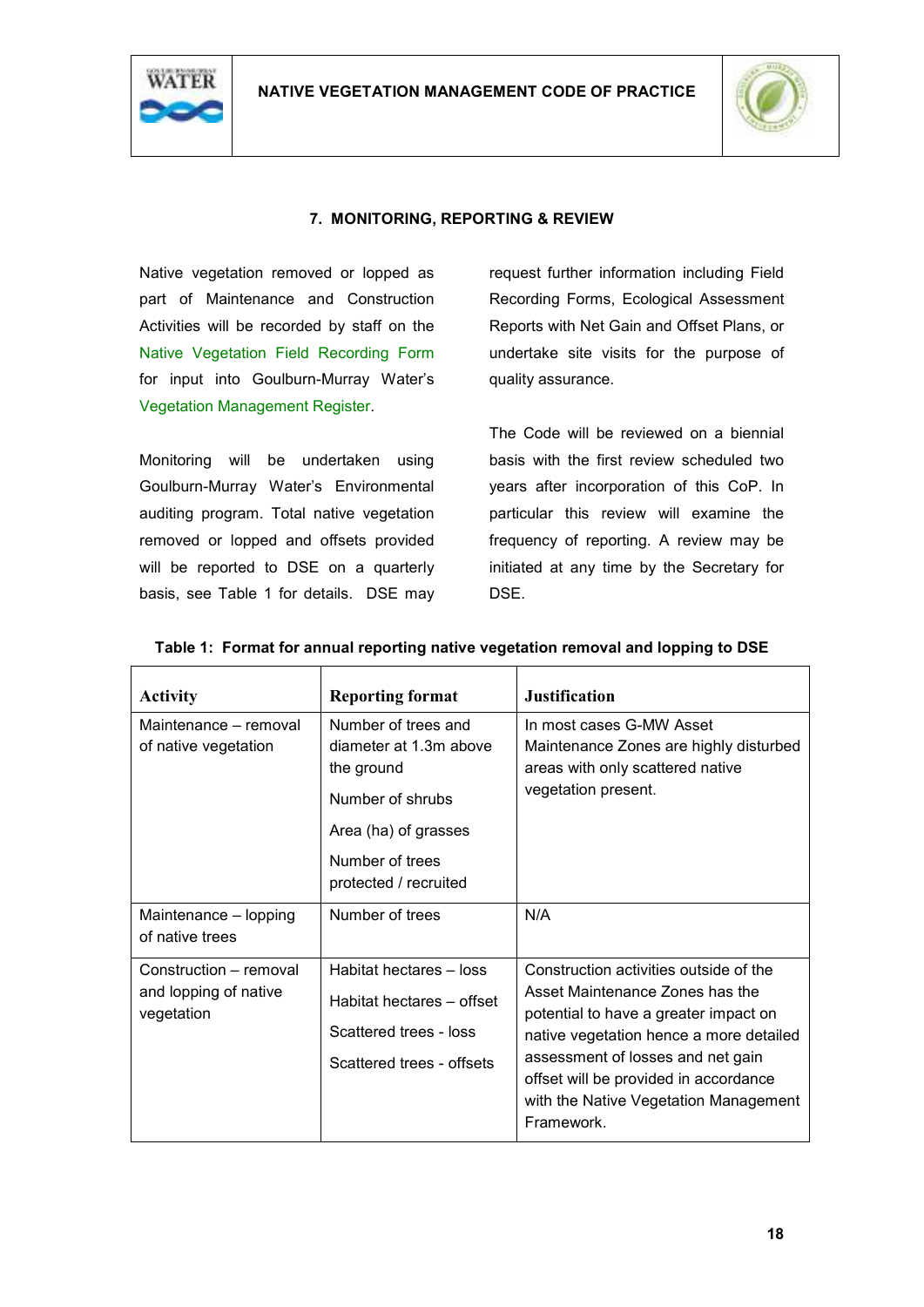



# **8. DEFINITIONS & ACRONYMS**

| Asset Maintenance Zone                           | Minimum area required to maintain an existing Goulburn-<br>Murray Water Utility Asset. The dimensions of an Asset<br>Maintenance Zone are specified in Appendix 1.                                                                                              |  |
|--------------------------------------------------|-----------------------------------------------------------------------------------------------------------------------------------------------------------------------------------------------------------------------------------------------------------------|--|
| <b>Bioregional Conservation</b><br><b>Status</b> | A state-wide classification of the degree of depletion in the<br>extent and/or quality of an Ecological Conservation Class<br>(EVC) within a bioregion in comparison to the State's<br>estimation of its pre-1750 extent and condition.                         |  |
| <b>BushBroker</b>                                | The Victorian Government's native vegetation credit<br>trading system.                                                                                                                                                                                          |  |
| Construction                                     | The creation of new Utility Assets on land not within the<br>Asset Maintenance Zones, or any works on existing Utility<br>Assets outside the Asset Maintenance Zones.                                                                                           |  |
| <b>DSE</b>                                       | Department of Sustainability and Environment                                                                                                                                                                                                                    |  |
| <b>EVC Benchmark</b>                             | A standard vegetation-quality reference point relevant to<br>the vegetation type that is applied in habitat hectare<br>assessments. Represents the average characteristics of a<br>mature and apparently long-undisturbed state of the same<br>vegetation type. |  |
| Maintenance                                      | The repair, replacement and maintenance of an existing<br>Utility Asset, and installation of a new Utility Asset, within<br>an Asset Maintenance Zone.                                                                                                          |  |
|                                                  | Land used for a utility installation comprising any of the<br>following:                                                                                                                                                                                        |  |
|                                                  | a) sewerage or water mains;                                                                                                                                                                                                                                     |  |
|                                                  | b) storm or flood water drains or retarding basins;                                                                                                                                                                                                             |  |
|                                                  | d) gas mains providing gas directly to consumers;                                                                                                                                                                                                               |  |
| Minor Utility Installation                       | e) power lines designed to operate at less than 220,000<br>volts;                                                                                                                                                                                               |  |
|                                                  | f) a sewage treatment plant, and any associated disposal<br>works, required to serve a neighbourhood;                                                                                                                                                           |  |
|                                                  | g) a pumping station required to serve a neighbourhood;<br>or                                                                                                                                                                                                   |  |
|                                                  | h) an electrical sub-station designed to operate at nor<br>more than 66,000 volts.                                                                                                                                                                              |  |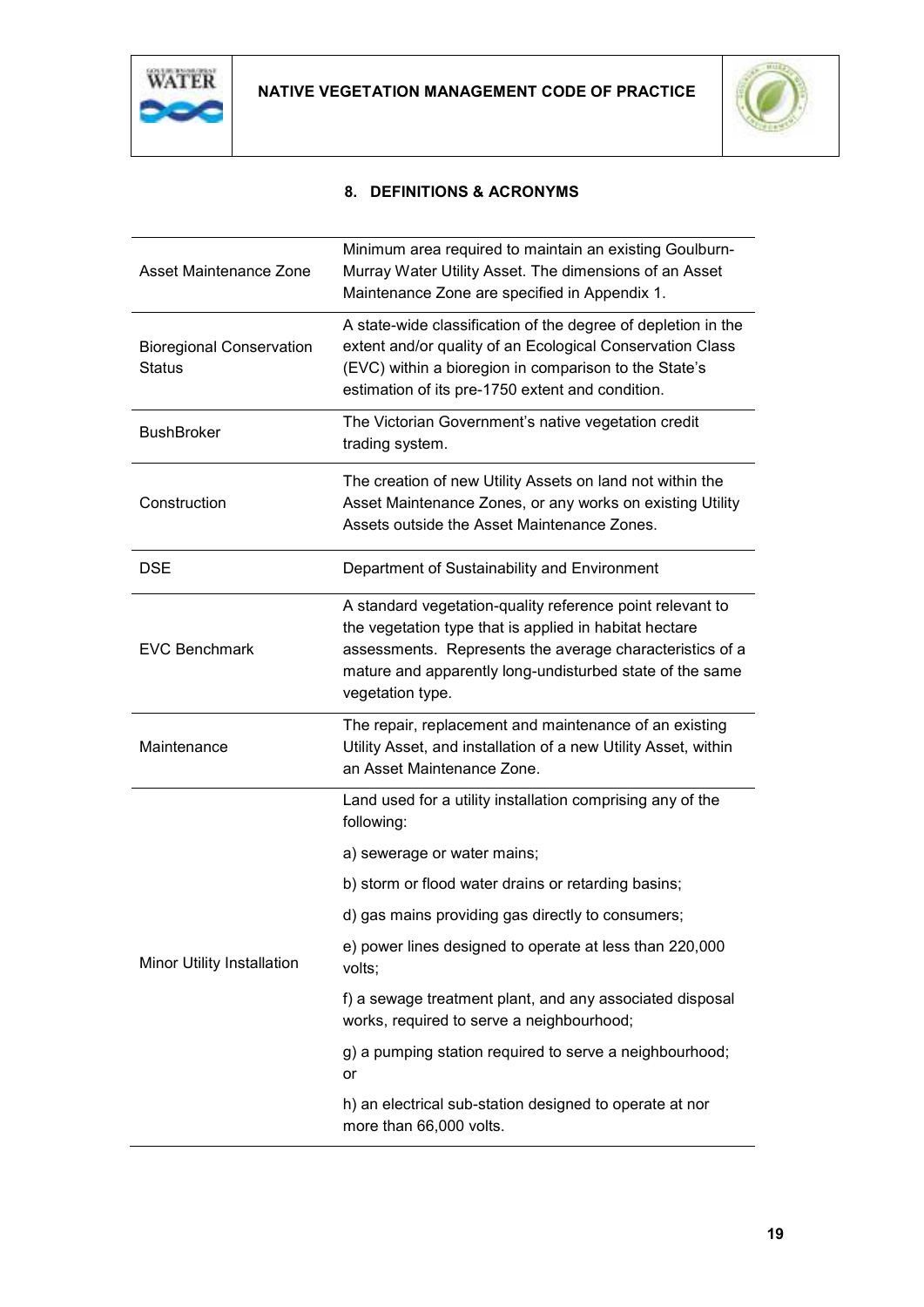



| Native Vegetation    | Plants indigenous to Victoria, including tree, shrubs, herbs<br>and grasses.                                                                                                                                                                       |
|----------------------|----------------------------------------------------------------------------------------------------------------------------------------------------------------------------------------------------------------------------------------------------|
| Remnant Vegetation   | Native vegetation that has not been planted.                                                                                                                                                                                                       |
| Utility Asset        | An asset owned by Goulburn-Murray Water which falls<br>within the definition of either a 'Utility installation' or 'Minor<br>utility installation'.                                                                                                |
| Utility Installation | Land used:<br>a) for telecommunications;<br>b) to transmit or distribute gas, oil, or power;<br>c) to collect, treat, transmit, store, or distribute water; or<br>d) to collect, treat, or dispose of storm or flood water,<br>sewage, or sullage. |

NOTE: Reference in this font colour indicates EMS documents (located on G-MW's intranet site) or a component of the EMS system.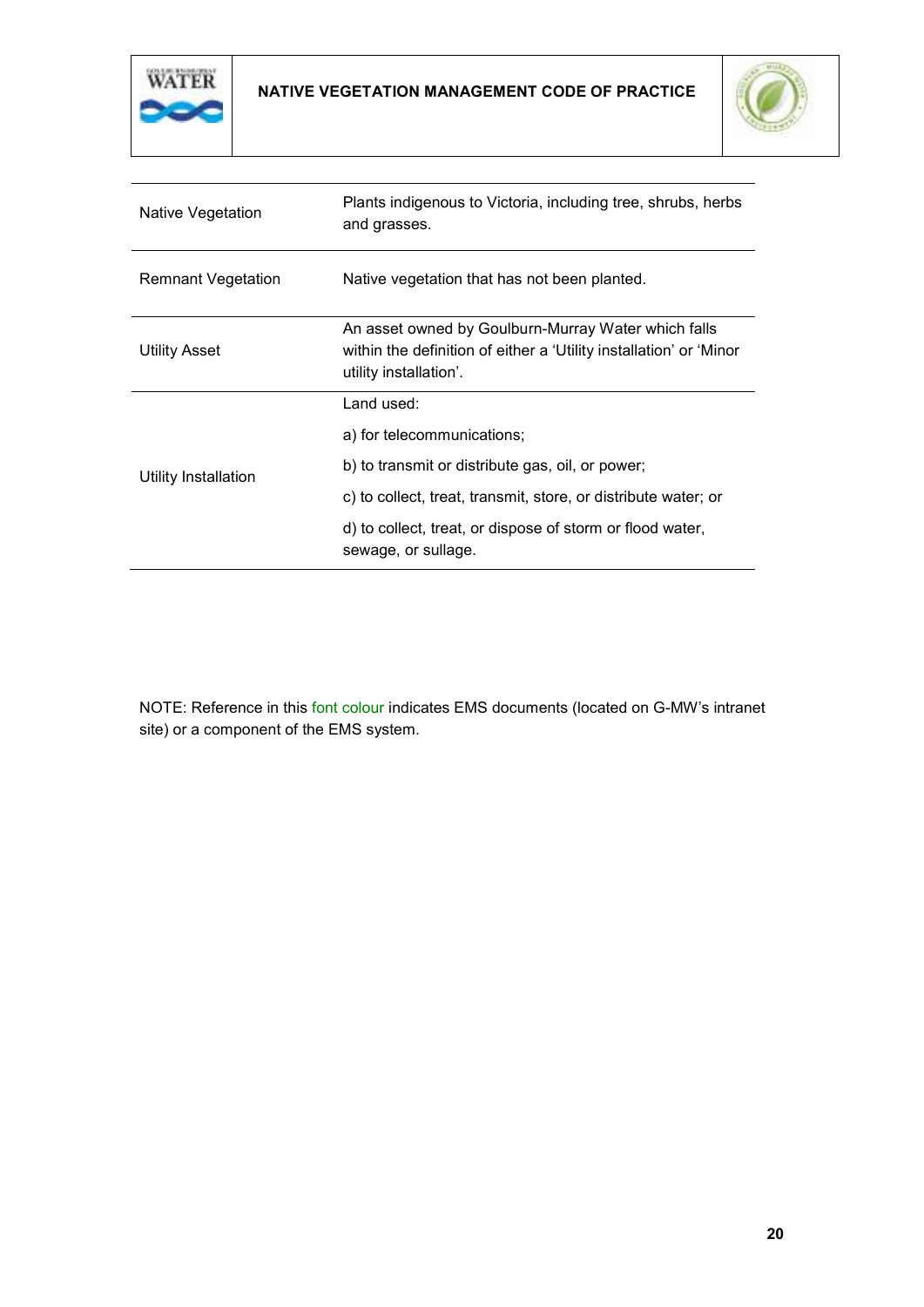



# **Appendix 1 - Asset Maintenance Zones**

Specifications of Asset Maintenance Zones set out below for three categories of Utility Assets. Refer to figures i, ii, iii & iv. Please note, Asset Maintenance Zones are subject to land tenure being with G-MW. Where G-MW is not the land manager, consent of the relevant land manager is required.

| Figure | <b>Work category</b>                  | <b>Maximum extent permitted</b>                                                                           |
|--------|---------------------------------------|-----------------------------------------------------------------------------------------------------------|
|        | Channels (including access<br>tracks) | Outside toe of channel bank plus 5 metres.                                                                |
| ii     | Drains (including access<br>tracks)   | Top of cut plus 7 metres.                                                                                 |
| iii    | Dams                                  | Within storage: up to full supply level.<br>Dam embankments: outside toe of embankment<br>plus 10 metres. |
| iv     | <b>Pipelines</b>                      | Centreline of pipe plus 5 metres.                                                                         |



**Figure i. C**

**Channel Asset Maintenance Zone**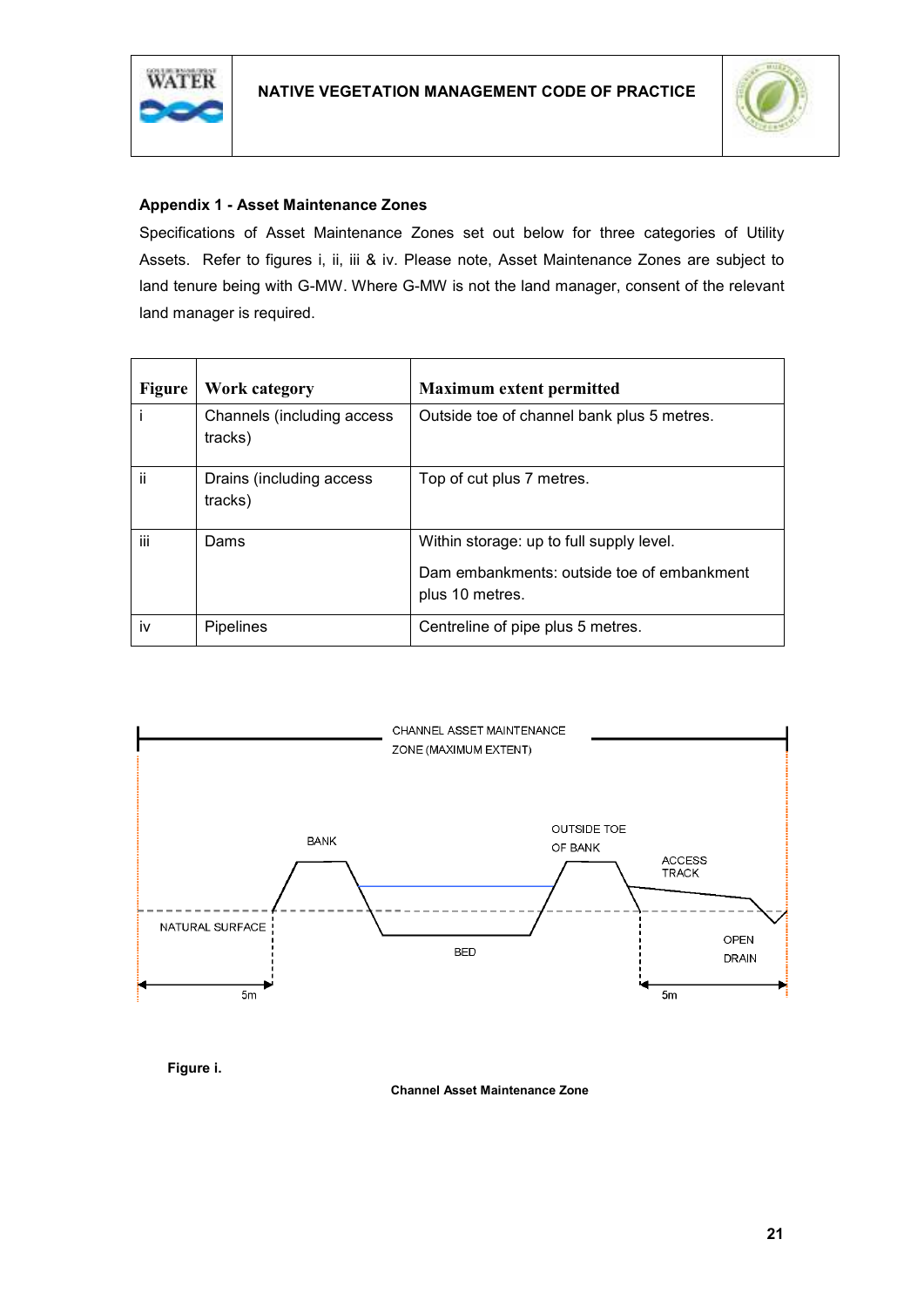





**Figure ii. D**

**Drain Asset Maintenance Zone** 



**Figure iii.** 

**Reservoir Asset Maintenance Zone**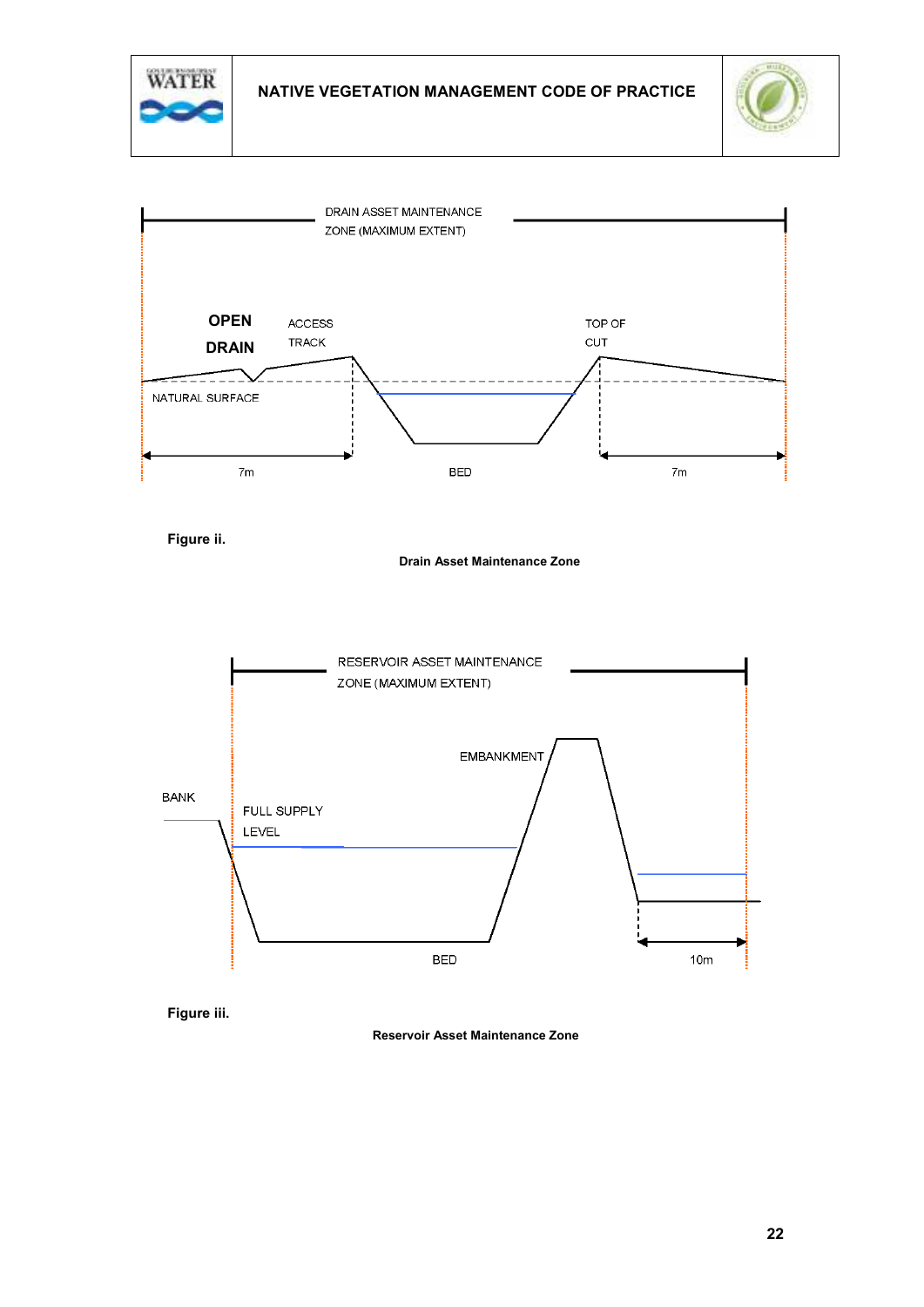





**Figure iv. P**

**Pipeline Asset Maintenance Zone**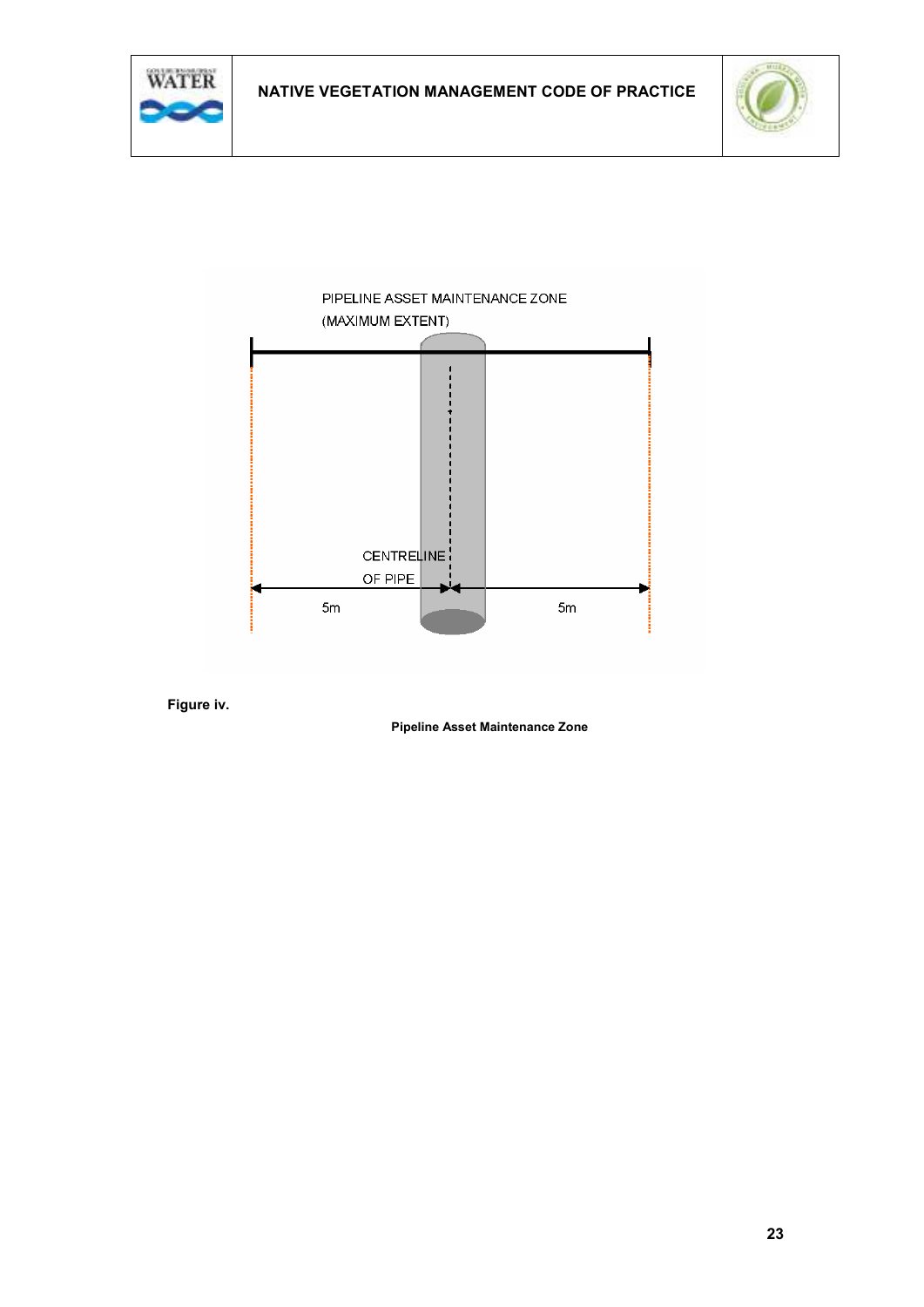



# **Appendix 2 - Vegetation Removal (Maintenance) - Low risk assessment form**

| <b>Project</b>   | Name: |  |
|------------------|-------|--|
| Contact   Phone: |       |  |

**Site ID / Job number:** 

**Location of works and description of project [attach site plan]** 

# **Measures undertaken to avoid and minimise native vegetation removal**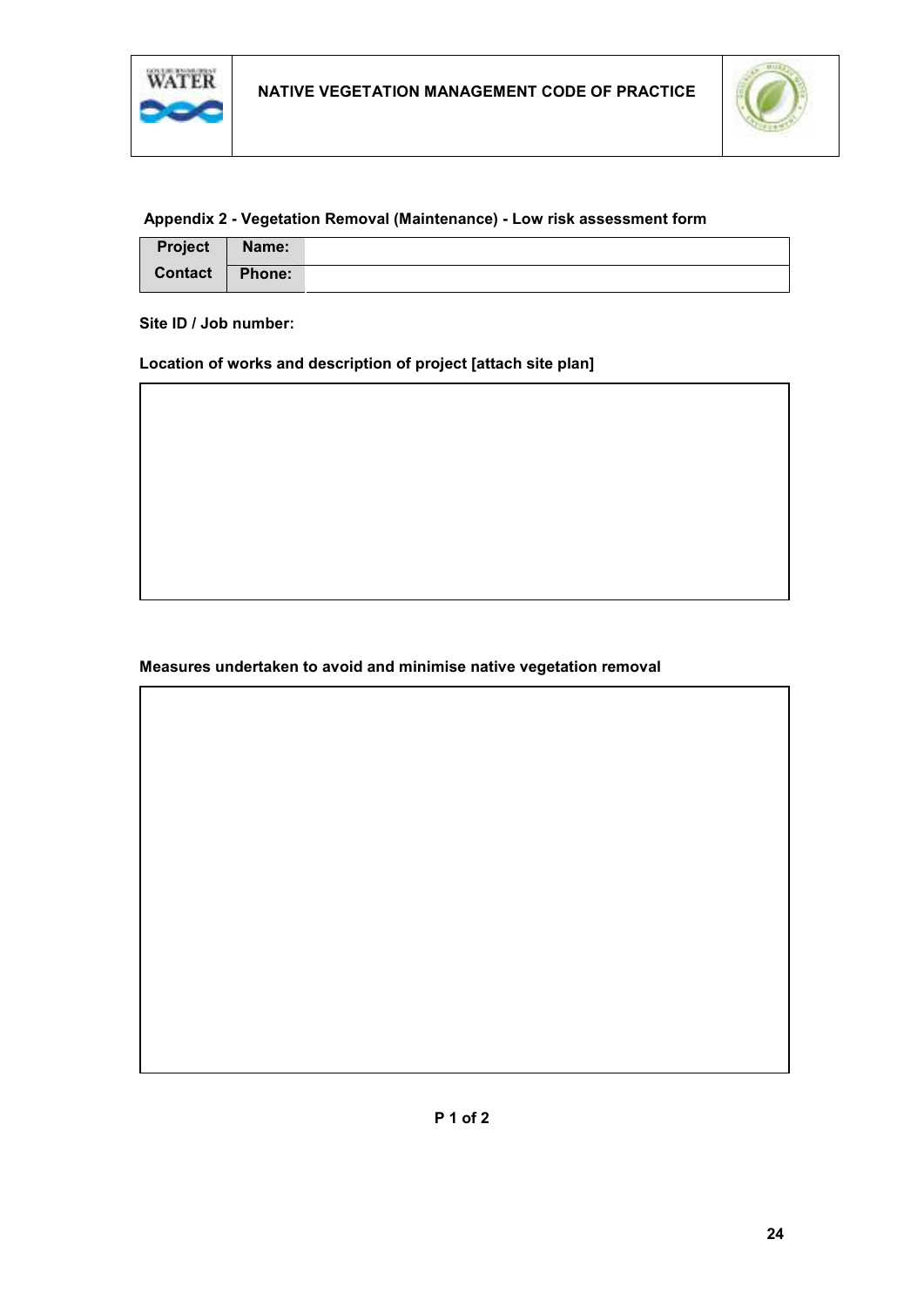



# **Description of native vegetation to be removed**

| <b>Bioregion</b>             |  |
|------------------------------|--|
| <b>Ecological Vegetation</b> |  |
| <b>Class</b>                 |  |
| <b>Bioregional</b>           |  |
| <b>Conservation Status</b>   |  |

# **Remnant patch**

| ↽                  | Area (ha)              |  |
|--------------------|------------------------|--|
| Patch              | <b>Large Old Trees</b> |  |
|                    | (LOTS)                 |  |
|                    | Area (ha)              |  |
| Patch <sub>2</sub> | <b>Large Old Trees</b> |  |
|                    | (LOTS)                 |  |

## **Scattered trees**

| Size (DBH) | Species (botanical name) |
|------------|--------------------------|
|            |                          |
|            |                          |
|            |                          |
|            |                          |
|            |                          |
|            |                          |
|            |                          |
|            |                          |
|            |                          |
|            |                          |
|            |                          |

**Attach additional sheets as required.** 

**P2 of 2**